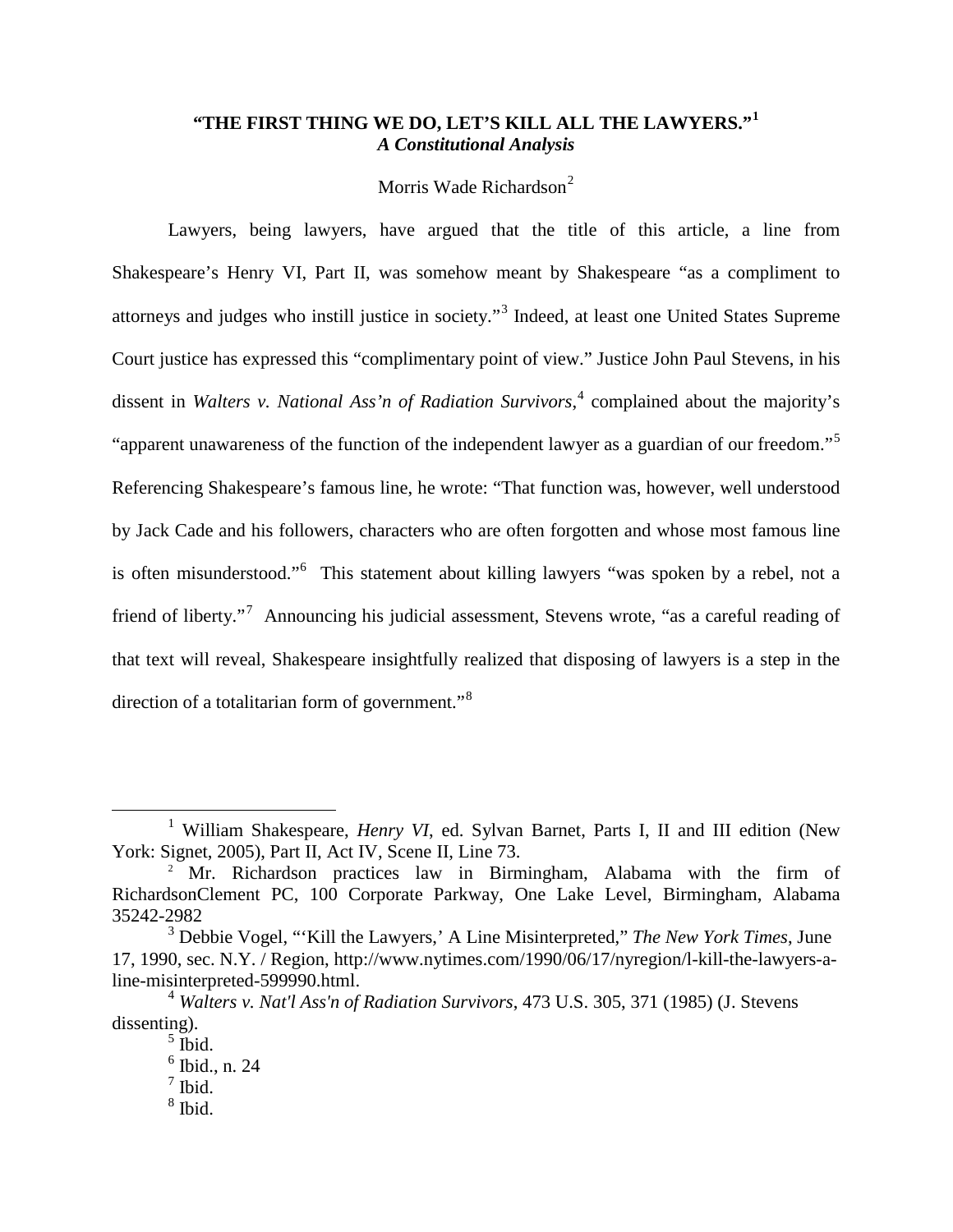Notwithstanding his status as a justice on the United States Supreme Court, Justice Steven's judicial analysis of Shakespeare's line has been described as:

the way one might expect all thin-skinned, oversensitive, defensive lawyers to react to it. They bridle at the criticism in the line spoken by Dick the Butcher. They believe that the line "was not intended as a slur" because "analysis . . . shows *conclusively* that the legal profession . . . was regarded as a stabilizing force in society, complimentary to say the least.' To such readers, it is "*clear* that Shakespeare never intended the line mouthed by Dick the Butcher as the fountainhead for the proposition that eliminating lawyers would be best for society's welfare."<sup>[9](#page-1-0)</sup>

Of course, the plain meaning of the line in context undercuts Justice Steven's reading, and non-lawyers and lawyers alike may point out that only a lawyer would take an otherwise disparaging remark and remake the meaning in an attempt to convert it into a complement. In the United States today, reasonable people may agree with Justice Steven's suggestion that lawyers should act as guardians of our freedom, but given recent events, question his observation "that disposing of lawyers is a step in the direction of a totalitarian form of government." Indeed, reasonable people could argue that the opposite may be true. The sentiments giving rise to the utterance of this line within Shakespeare's play are arguably present today, over four centuries later, in a nation with a different political structure and governance. Due to many lawyers' actions, particularly over the last few years, not only does Shakespeare's joke resonate with the public, Shakespeare's initial and intended meaning could very well be expressed through clenched teeth by a substantial portion of the electorate.

#### **Houston: We Have A Problem**

Although there has always been some anti-lawyer feeling here in the United States, this sentiment historically reflected "society's impatience with legalistic delays, injustices, and long

<span id="page-1-0"></span> <sup>9</sup> Daniel J. Kornstein, *Kill All the Lawyers? Shakespeare's Legal Appeal*, First edition (Princeton, N.J: Princeton Univ Pr, 1994), p. 28 (quoting Lester Forest, "Let's (Not) kill all the Lawyers," *New York Law Journal*, 19 (July 1988): 2 (emphasis added)).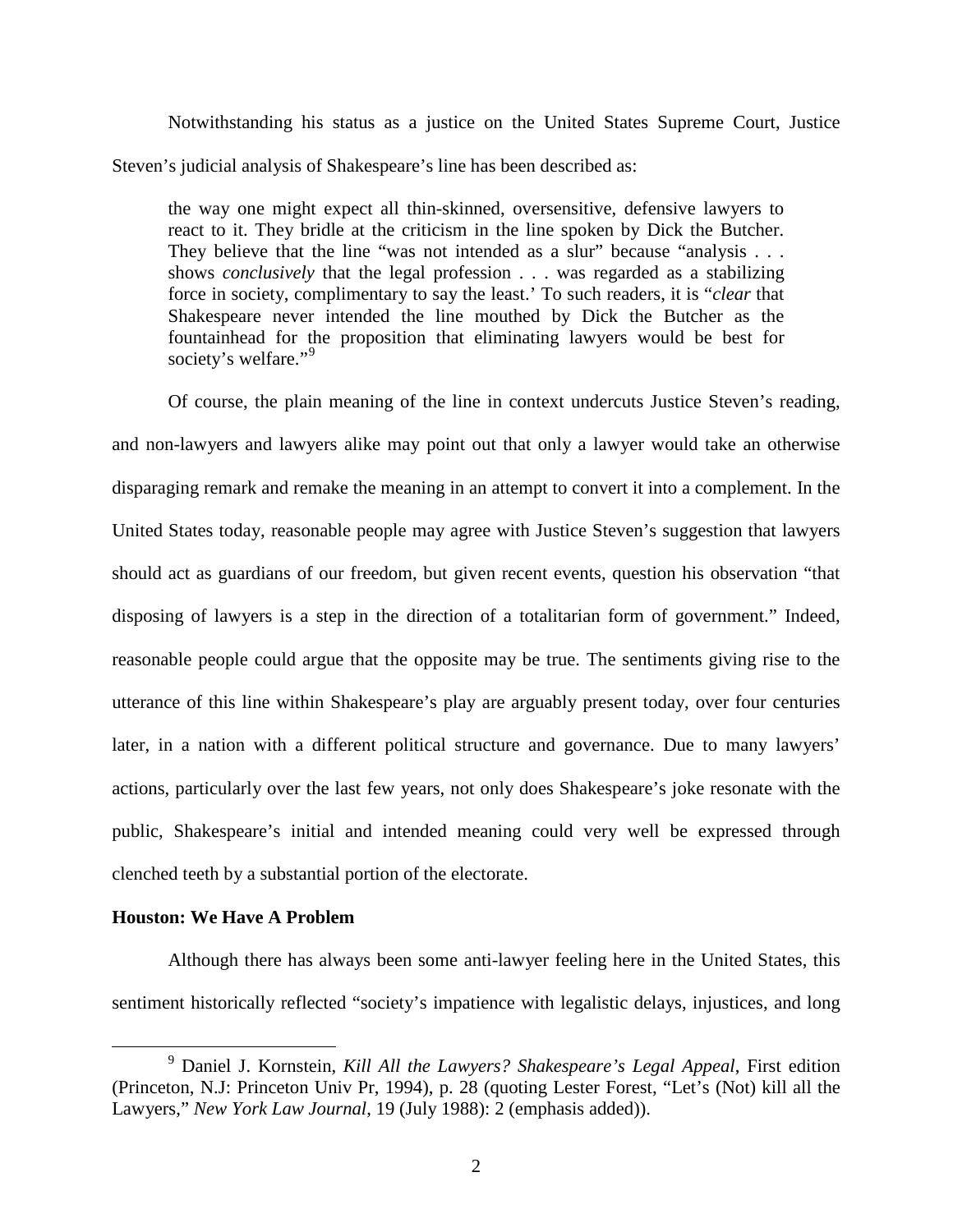windedness, with the oppression often associated with what the lawyer does for a living."<sup>[10](#page-2-0)</sup> In other words, the meaning of Shakespeare's "kill the lawyers" line, without consideration of how it was originally intended, came to be "emblematic of a widespread antilawyer attitude that views attorneys as parasites and enemies of productivity and economic well-being."[11](#page-2-1) Lawyers have been blamed for a Pandora's box of social ills such as the endless proliferation of governmental rules and regulations, an epidemic of litigiousness, but mainly because it is perceived that "'while law is supposed to be a device to serve society, a civilized way of helping the wheels go round without too much friction, it is pretty hard to find a group less concerned with serving society and more concerned with serving themselves."<sup>[12](#page-2-2)</sup> On the other hand, lawyers historically have retained some respect, particularly individually as opposed to as a group, and one-on-one with their clients. Even as a group, lawyers have been appreciated as "the standard-bearers of the Constitution" viewing their work as a "scared trust."<sup>[13](#page-2-3)</sup> But, over the course of the last fifty years, there has been a marked change in the role of lawyers as it relates to being "standard-bearers of the Constitution," the idea of self-governance, and service to our democratic system of government. This change is something that "modern" lawyers sought, and has certainly placed all of us in the political limelight and made lawyers even more the subject of praise or derision.

<span id="page-2-0"></span> <sup>10</sup> Kornstein, *Kill All the Lawyers?,* p. 33; In 1994, the *Eagles* released the song "Get Over It," written by Don Henley and Glenn Frey which echoed Shakespeare's Henry VI Part II: "Old Billy was right: let's kill all the lawyers – kill-em tonight." "Get Over It (Eagles Song)," *Wikipedia, the Free Encyclopedia*, January 15, 2015, http://en.wikipedia.org/w/index.php?title=Get\_Over\_It\_(Eagles\_song)&oldid=642585691.

 $11$  Ibid.

<span id="page-2-3"></span><span id="page-2-2"></span><span id="page-2-1"></span><sup>12</sup> Ibid., p. 27 (quoting Fred Rodell, "Goodbye to Law Reviews," *Faculty Scholarship Series*, January 1, (1936): 38, 42.) The new AMC television show "Better Call Saul" is an example of this perception that lawyers only care about themselves. See amctv.com, "Better Call Saul," *www.amctv.com*, accessed March 24, 2015, http://www.amctv.com/shows/better-call-saul.

<sup>13</sup> Kornstein, *Kill All the Lawyers?,* p. 34.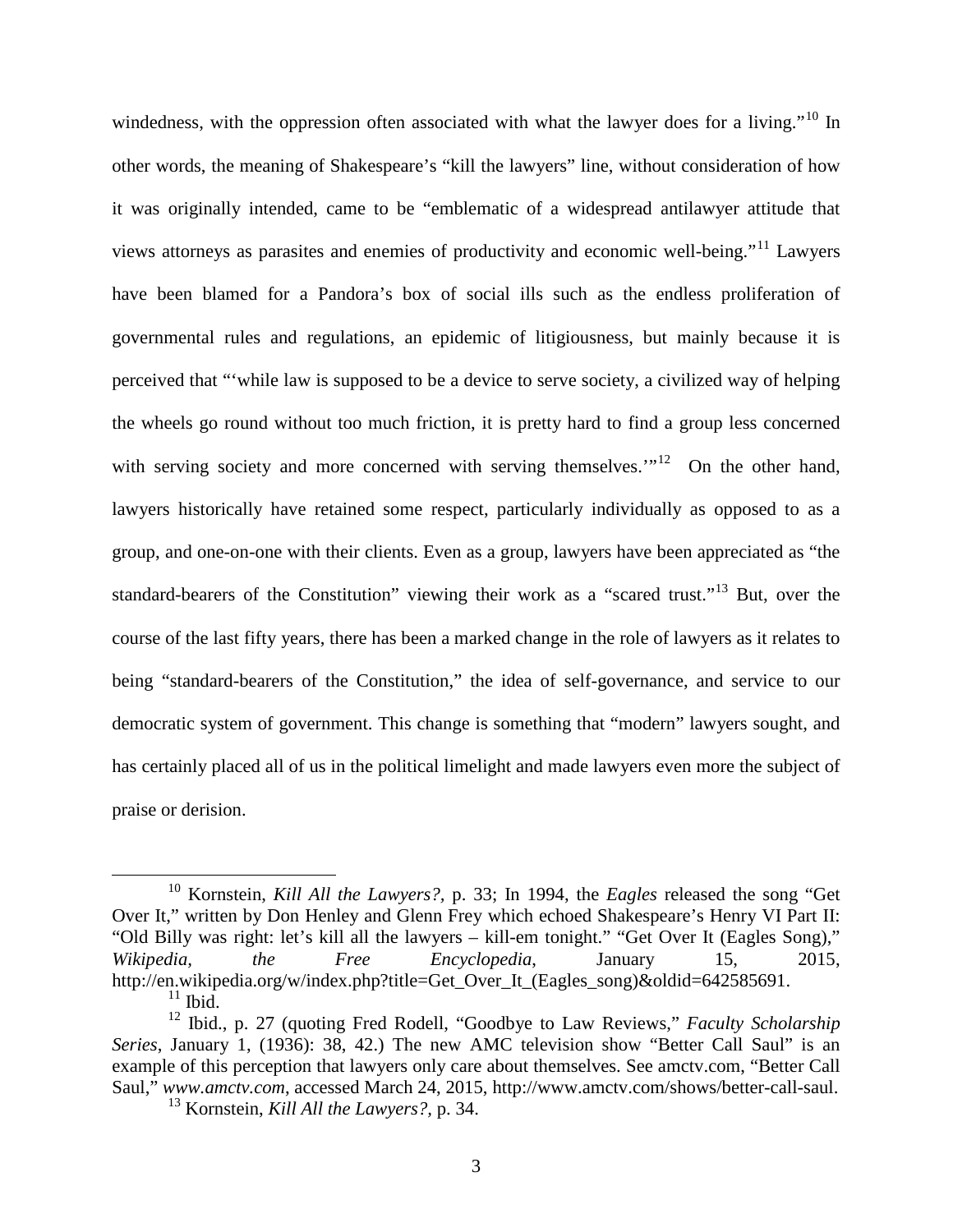In recent times, lawyers, and lawyer-judges, have not limited their historic lawyerly role of helping resolve civil or criminal disputes to the parties involved in individual cases. Rather, lawyers have also taken up the mantle of "social justice," as they perceive it, seeking to use the legal system and our foundational governing document, the United States Constitution, to impact and fashion cultural and social policy for the whole nation. As opposed to pursing outcomes for litigants in individual cases, lawyers have instead, through litigation and judicial rulings, sought to broaden the application of an individual case through "constitutional" decisions seeking to dictate undemocratic outcomes for us all. There are now a plethora of law firms seeking political, social and cultural change based upon alleged, but unenumerated, constitutional "rights," and they do not hesitate, at the drop of a hat, to haul individuals or entities into court to answer for perceived or alleged "constitutional" wrongs.<sup>[14](#page-3-0)</sup> Indeed, it could be argued that lawyers, through the use of the litigation process, are now political and legal bullies, attempting to not only silence any opponent to their new social order, but also impose their constitutionally decreed will on all by judicial mandate. Due to receptive lawyer-judges, this effort to invoke change through "constitutional protection" and judicial decree has had great success, at the expense of democracy and our right of self-governance.

<span id="page-3-0"></span> <sup>14</sup> Scott L. Cummings and Ann Southworth, *Between Profit and Principle: The Private Public Interest Firm*, SSRN Scholarly Paper (Rochester, NY: Social Science Research Network, February 6, 2009), http://papers.ssrn.com/abstract=1338342; Bernard Koteen Office of Public Interest Advising at Harvard Law School and Center for Public Interest Law at Columbia Law School, "Private Public Interest and Plaintiffs' Firm Guide" (President and Fellows of Harvard College, 2013), https://www.google.com/search?q=Private+Public+Interest+and+ Plaintiffs%E2%80%99+Firm+Guide&ie=utf-8&oe=utf-8. As an example: "The Southern Poverty Law Center is dedicated to fighting hate and bigotry and to seeking justice for the most vulnerable members of our society. Using litigation, education, and other forms of advocacy, the Center works toward the day when ideas of equal justice and equal opportunity will be reality." "Who We Are | Southern Poverty Law Center," accessed March 25, 2015, http://www.splcenter.org/who-we-are.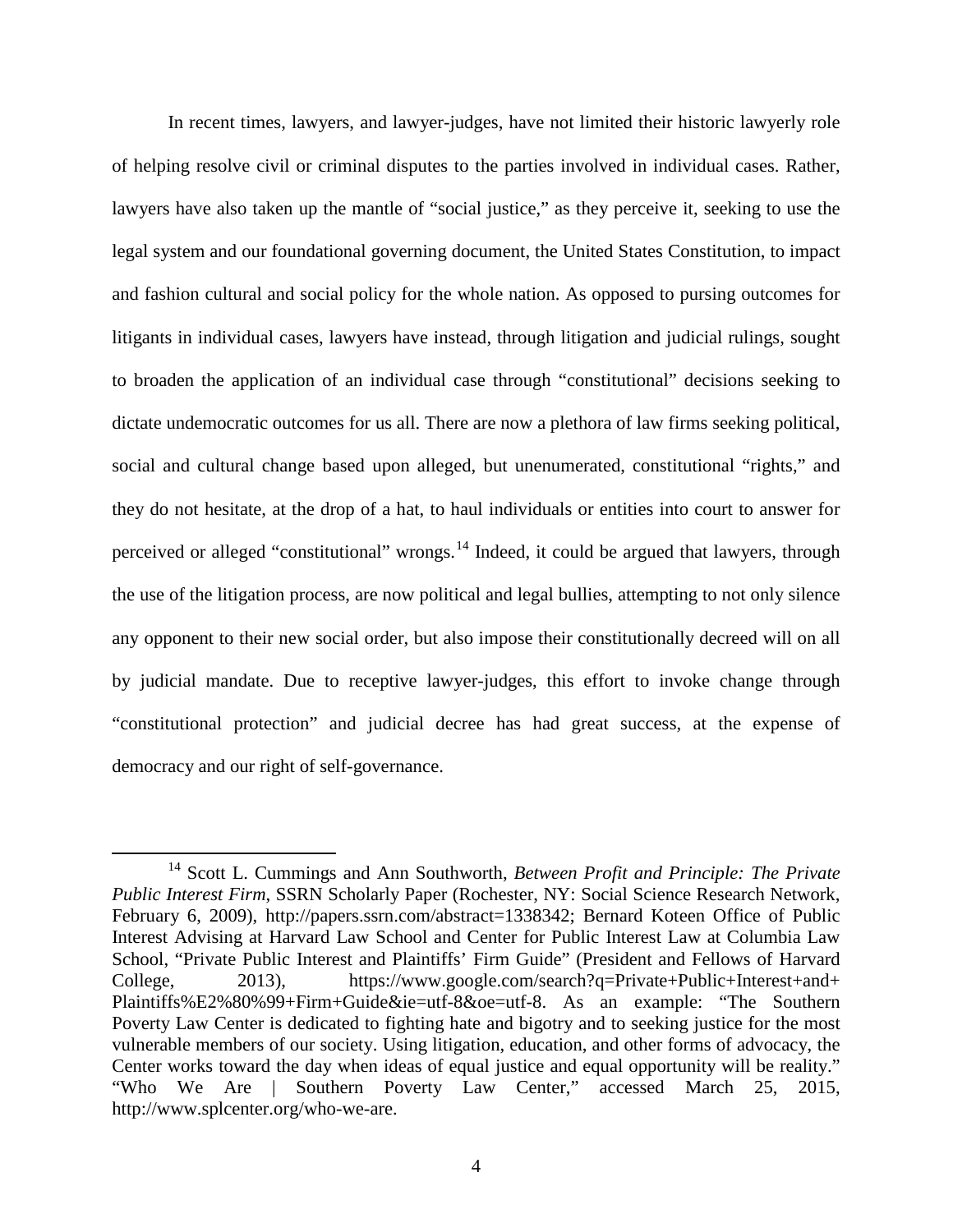Lawyers, of all people, recognize that democracy and republicanism are messy and take time. Lawyers' willingness to argue for a constitutional right to social and cultural change, and lawyer-judges' willingness to enter the political fray and adopt this approach, has been the antecedent to the creation of all sorts of new constitutional rights for the democratically disgruntled or challenged. This effort arguably has had greater impact on our society and culture over the past fifty years than the actions of any other branch of government. Of course, in each case, this change is ordered by lawyers without the consent of the governed, and sometimes in blatant contradiction to the will of the governed, who are simply told by lawyers to abide by the new court made rule as a good citizen of a "nation of laws." Is there any doubt that the victory handed to one side over the other by judicial fiat has led to the continued fracturing of our republic through the removal of important governance issues from public debate?

The whole idea of law is to define what is good or bad, what conduct is to be encouraged or discouraged by society. In advocating for new constitutional rights, lawyers have repudiated the democratic will of the majority, our country's foundational principles of natural law, and any common or historic understanding of morality as expressed by society in law. This course has been pursued even though ultimately the constitutional principles upon which such judgments are based, such as due process or equal protection, are in-and-of-themselves a moral judgment. At this point in our democratic history, it is clear that "judicial review," or more pointedly, lawyers having assumed the absolute and final right to say what the Constitution means, "has elevated judicial hubris over humility, boldness over modesty, and intervention over restraint."<sup>[15](#page-4-0)</sup>

<span id="page-4-0"></span> <sup>15</sup> J. Harvie Wilkinson, *Cosmic Constitutional Theory: Why Americans Are Losing Their Inalienable Right to Self-Governance*, 1 edition (Oxford UK ; New York: Oxford University Press, 2012), p. 19 (discussing "living constitutionalism").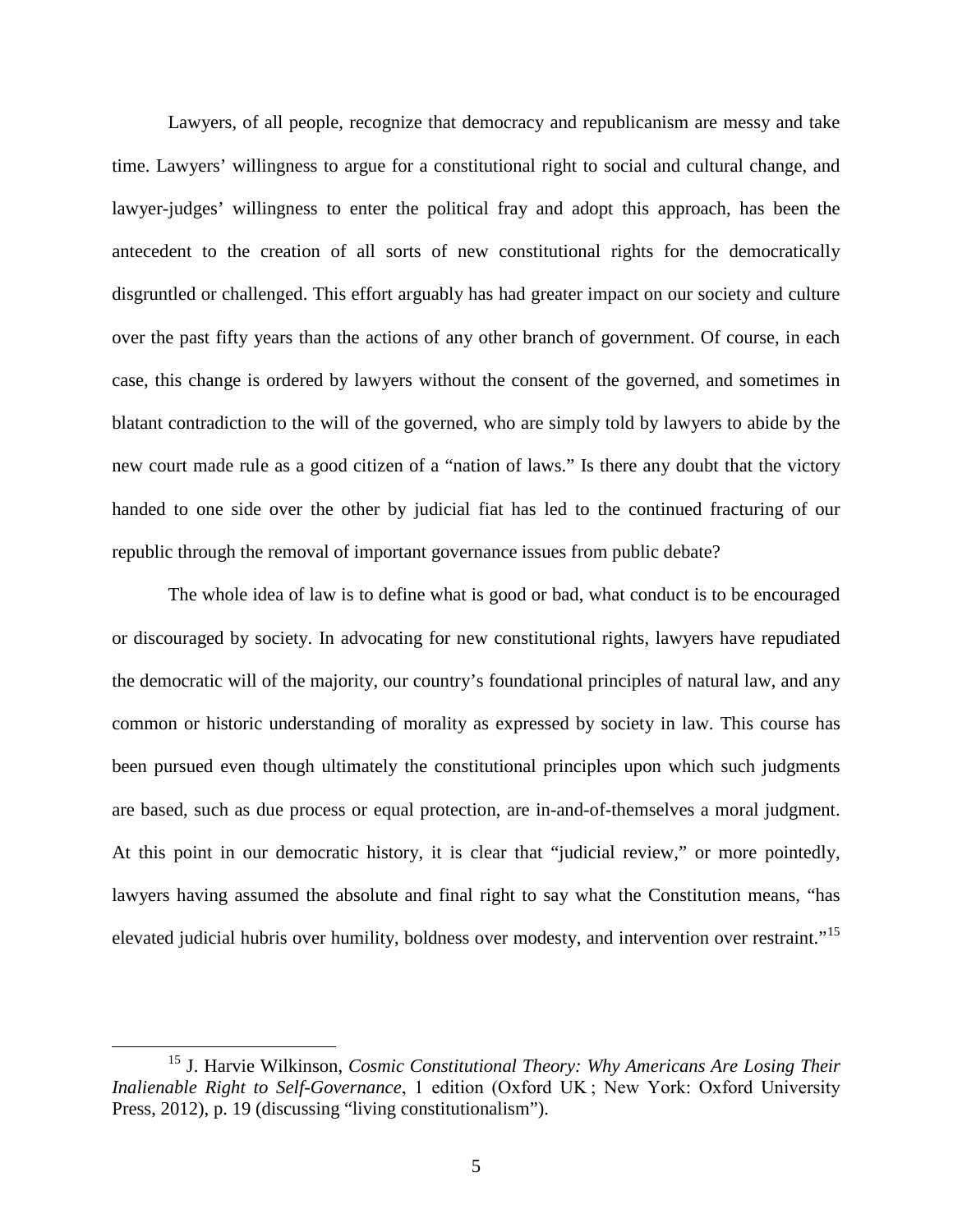And it has been our nation's highest lawyer-judges on the United States Supreme Court, who have led us all:

deep into the thickets of abortion, capital punishment, and habeas corpus. They endowed trial courts with broad authority over local school administration, extended the realm of constitutional tort at the expense of state and local governance, and . . . [have in the past been] poised to confer broad constitutional protections on economic entitlements as well.<sup>[16](#page-5-0)</sup>

As recently noted by one Supreme Court justice, the lengths to which some lawyer-judges will go in extending the power to govern by decree through constitutional interpretation is only limited by "what [the Court thinks it] can get away with."<sup>[17](#page-5-1)</sup>

Although this expansion of lawyer power has been occurring for decades now, the most recent example of this effort to impose the judicial will on all citizens, notwithstanding public sentiment, is the "constitutional" redefinition of marriage, or the "constitutional" idea of "marriage equality," as it is phrased with an ambiguous and all-encompassing meaning. Same-sex marriage, which term to some may be an oxymoron, <sup>[18](#page-5-2)</sup> is an idea of recent vintage.<sup>[19](#page-5-3)</sup> Nevertheless, without much critical thought as to the implications of its legal adoption, it is

 <sup>16</sup> Ibid., pp. 11-12.

<span id="page-5-1"></span><span id="page-5-0"></span><sup>&</sup>lt;sup>17</sup> As pungently phrased in a recent dissent predicting future activism by the U.S. Supreme Court:

It takes real cheek for today's majority to assure us, as it is going out the door, that a constitutional requirement to give formal recognition to same-sex marriage is not at issue here – when what has preceded that assurance is a lecture on how superior the majority moral judgment in favor of same-sex marriage is to the Congress's hateful moral judgment against it. I promise you this: the only thing that will "confine" the Court's holding is its sense of what it can get away with.

*United States v. Windsor*, 133 S. Ct. 2675, 2709, (2013) (Dissent by J. Scalia, and J. Thomas).

<span id="page-5-2"></span><sup>18</sup> Sherif Girgis, Ryan T. Anderson, and Robert P. George, *What Is Marriage?: Man and Woman: A Defense* (Encounter Books, 2012).

<span id="page-5-3"></span> $19$  "In this country, no State permitted same-sex marriage until the Massachusetts Supreme Judicial Court held in 2003 that limiting marriage to opposite-sex couples violated the State Constitution." *Windsor*, 133 S. Ct. at 2715. (J. Alito, dissenting).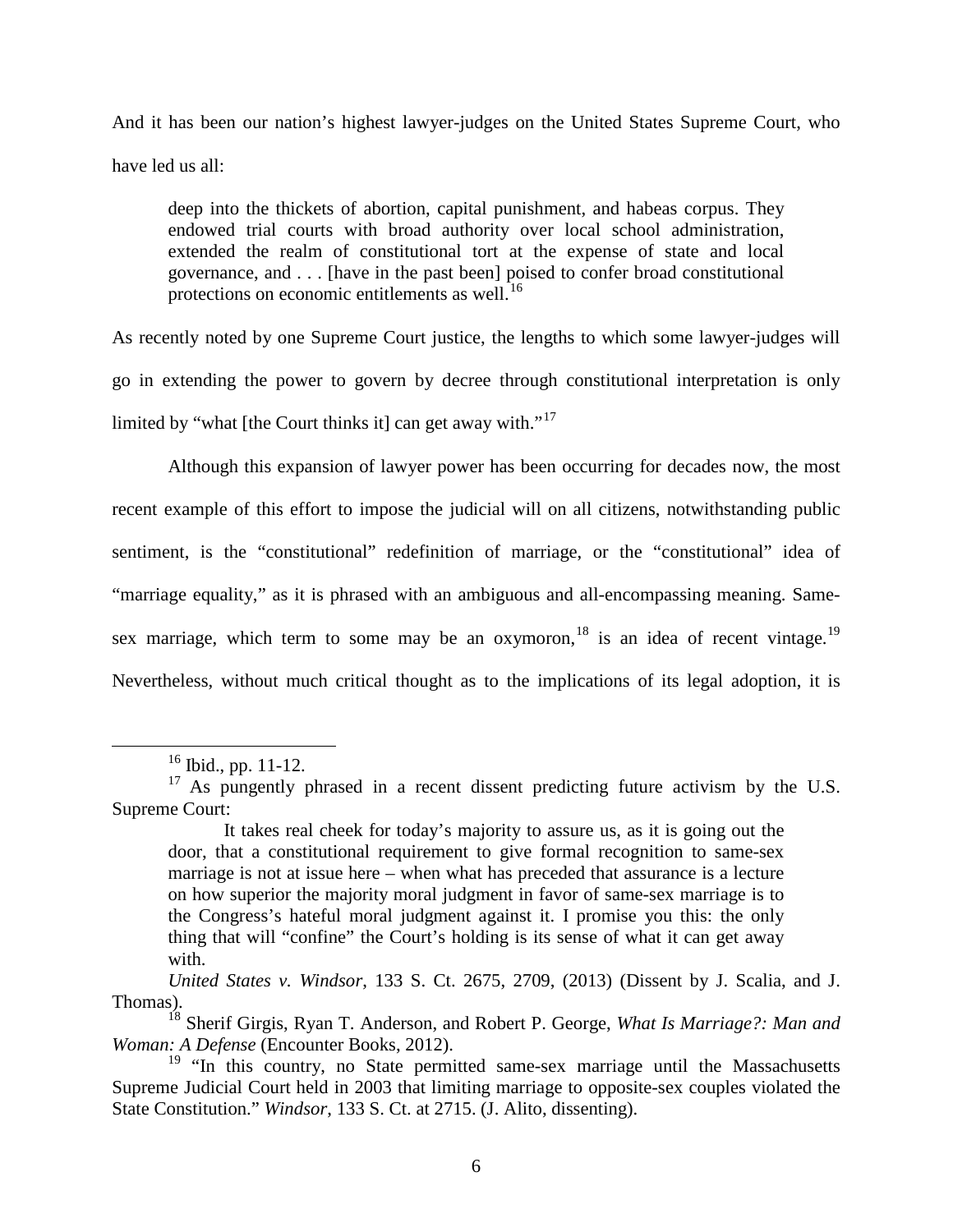overwhelmingly supported by academia, the media, entertainers, and others who would generally consider themselves to be part of the cultural elite. Lawyers, and lawyer-judges, have been at the forefront of the fight to redefine marriage to include same-sex unions. Notwithstanding the massive propaganda campaign for "marriage equality" over the past twenty years, a substantial portion of the American people remain unconvinced of the merits of this proposed revision to their traditional understanding of marriage.<sup>[20](#page-6-0)</sup> Indeed, federal legislation passed overwhelmingly by Congress and signed by President Clinton supported the traditional concept of marriage. In the forty-four states where self-governance has been employed, the people voted either directly on ballot measures, or indirectly through their legislatures, for the traditional or conjugal view of marriage.<sup>[21](#page-6-1)</sup> Although a few states have approved same-sex marriage through legislation or referendum, the media now reports thirty-seven "states" as having legalized same-sex marriage. It conveniently omits that the overwhelming majority of the activity in favor of same-sex marriage has been by lawyers and lawyer-judges through "unconstitutional" judicial decree.<sup>[22](#page-6-2)</sup>

And now, here we are at the apex of this history, where five lawyers on the U.S. Supreme Court may well decide marriage policy for the nation, drawing the debate of this deeply-divisive issue to an undemocratically abrupt close.

As everyone now knows, the struggle over constitutional rights these days is, in the end, a battle over political power.<sup>[23](#page-6-3)</sup> Who among us is not plainly and clearly aware of the political

 <sup>20</sup> Girgis, Anderson, and George, *What Is Marriage?*, p. 5.

 $^{21}$  Ibid.

<span id="page-6-2"></span><span id="page-6-1"></span><span id="page-6-0"></span><sup>22</sup> Ryan Phillips, "Alabama's Same-Sex Marriage Fight Draws Scrutiny," *Birmingham Business Journal* 23, no. 7 (February 13, 2015): 6. See "Same-Sex Marriage in the United States," *Wikipedia, the Free Encyclopedia*, March 24, 2015, http://en.wikipedia.org/ w/index.php?title=Same-sex\_marriage\_in\_the\_United\_States&oldid=653325740; "Should Gay Marriage Be Legal," [http://gaymarriage.procon.org;](http://gaymarriage.procon.org/) Girgis, Anderson, and George, *What Is Marriage?*, p. 5

<span id="page-6-3"></span><sup>23</sup> Wilkinson, *Cosmic Constitutional Theory*, p. 4.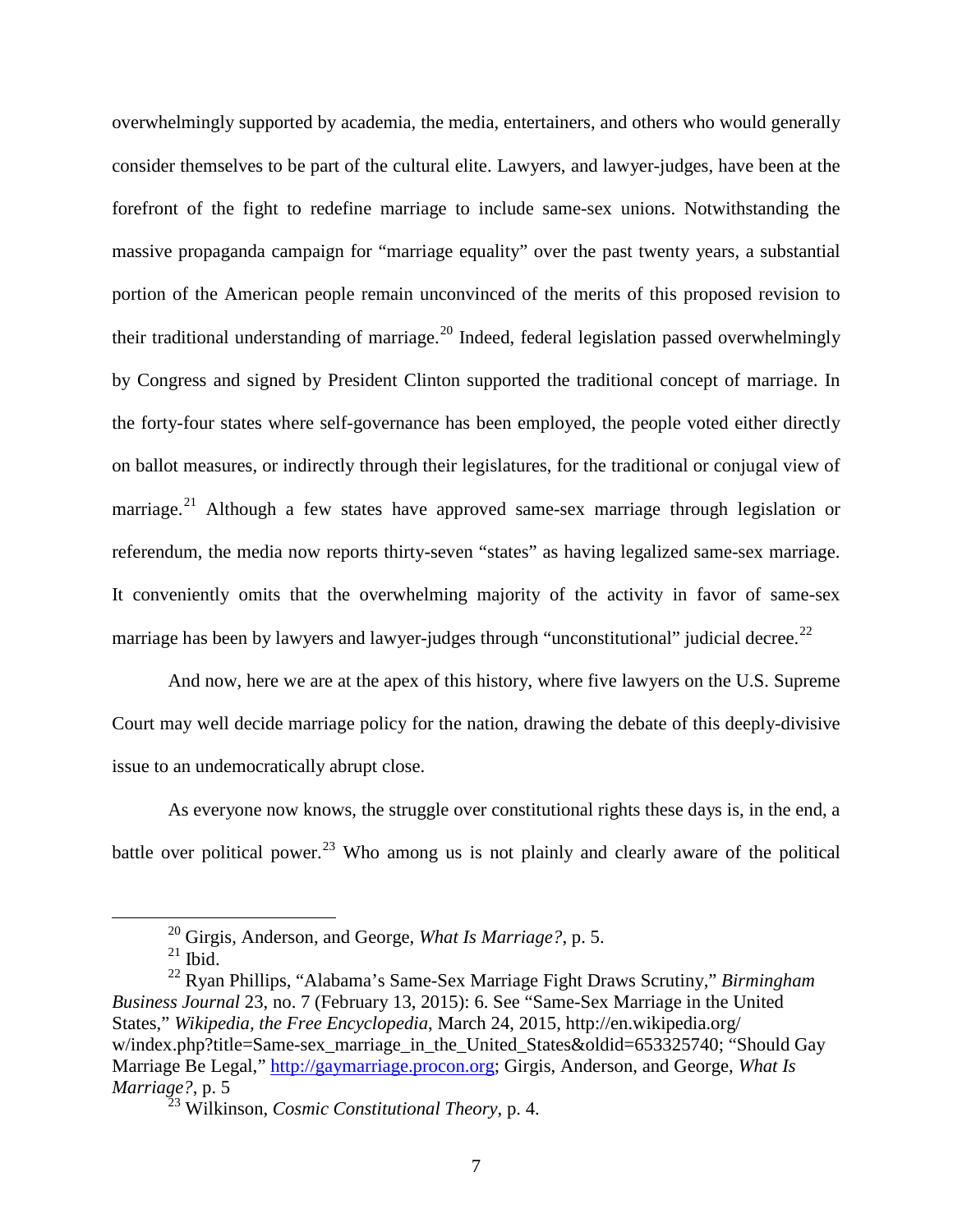issues at stake in "gaining theoretical supremacy" in the application of "constitutional theory?"<sup>[24](#page-7-0)</sup> Judicial restraint has given way to a judicial activism at a level not envisioned even fifty years ago, with "little more than lip service to the notion that judges should refrain from promoting their personal views of what is right and good."<sup>[25](#page-7-1)</sup> The result is that no informed citizen believes that judges do not have a political agenda or that courts are above the political fray, and indeed, all now recognize that judges, the courts, and constitutional interpretation have become an integral part of it.<sup>[26](#page-7-2)</sup> Can it be seriously suggested that the personal views of the individual judges play no role in the outcome of these cases or that constitutional theory is not simply used as cover for a raw political agenda? Democratic liberty has become the victim of a select few lawyers with a broadened view of the mandates of the Constitution, placing our supposed inalienable right to self-governance at unprecedented risk. The eagerness of lawyers to look to the lawyer-judge to resolve the great social controversies of our time has cast our justice system in a decidedly political light, and the question remains whether people are willing to accept what is in essence a form of dictatorship by decree. Unfortunately, the advocacy of lawyers in support of "constitutional" social and cultural reform has not only been accepted by the Bar, it is enthusiastically endorsed, $^{27}$  $^{27}$  $^{27}$  to the detriment of our justice system and democracy, with a resulting loss of confidence by the electorate.

 $^{24}$  Ibid., p. 5.

 $^{25}$  Ibid., p. 6.

 $^{26}$  Ibid., p. 7.

<span id="page-7-3"></span><span id="page-7-2"></span><span id="page-7-1"></span><span id="page-7-0"></span> $27$  The American Bar Association has been at the forefront of many political issues including marriage equality for homosexuals. In 2010, the ABA passed a resolution endorsing marriage equality for gays and lesbians with then incoming president Stephen Zach asking, "Why would anyone in this country not want two people who love each other to enjoy the blessings of marriage and the protections of law?" Former ABA President Tommy Wells told the House that "our citizens of the same sex who are being denied the right to a civil marriage are only seeking to participate in an equal basis in a foundational institution of our civil life." A.B.A. Journal, "ABA Backs Marriage Equality for Gays and Lesbians," *ABA Journal*, accessed March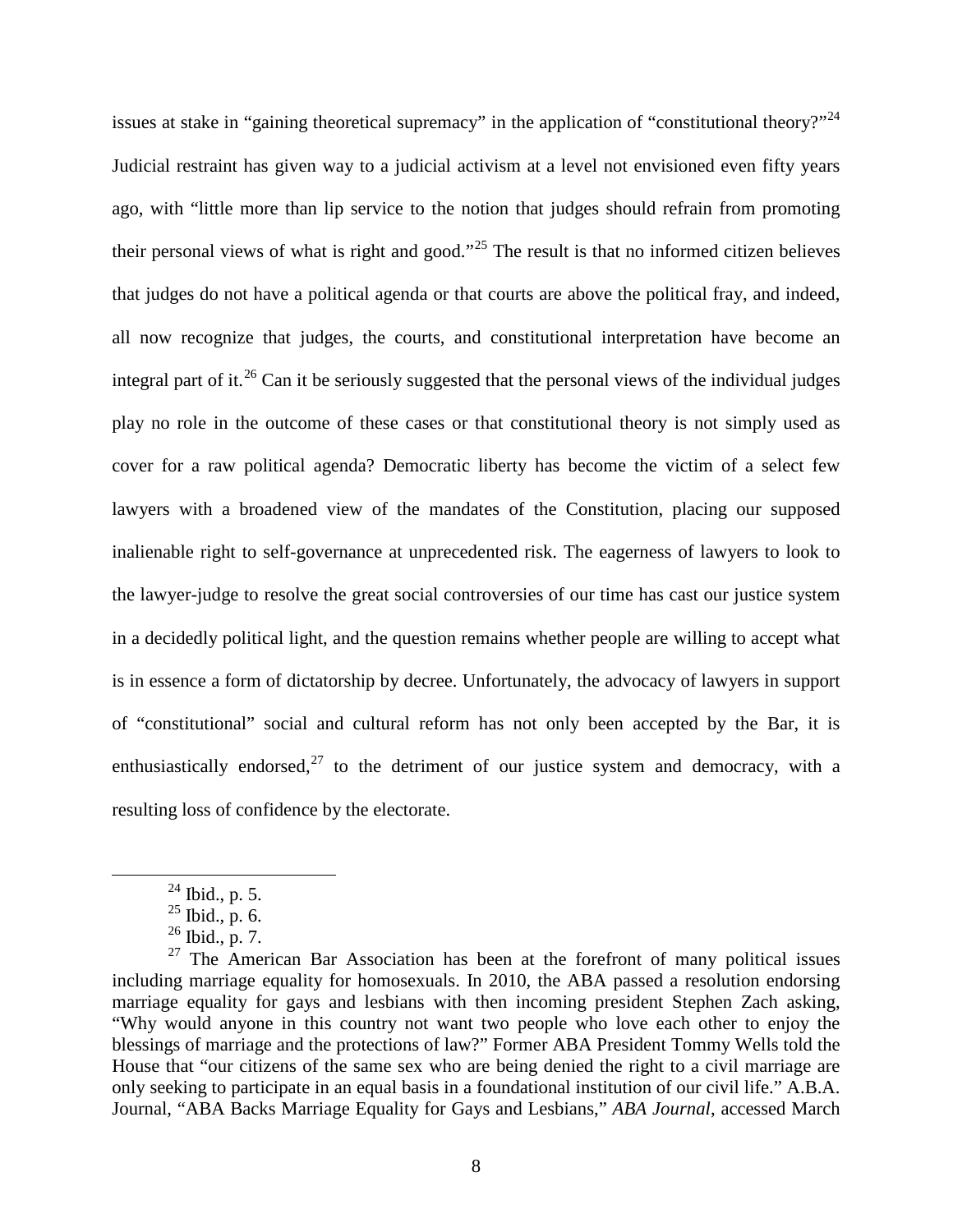#### **Cosmic Constitutional Theory**

 $\overline{a}$ 

As we all know, the authors of the Constitution, and the states in adopting it, sought to create a limited federal government with checks and balances on each branch – the executive, legislative, and judicial – so that no one branch could have complete authority over the other. To some degree, our system of self governance was designed to be messy and take time, so it could be deliberative. However, through the efforts of lawyers with an expansive and impatient view of the mandates of the Constitution, the judicial branch has sought to involve itself in the minute and endless facets of our everyday lives without any check by the legislative or executive branches, or the states for that matter, on this assumed authority.  $^{28}$  $^{28}$  $^{28}$ 

Many have praised the 1803 United States Supreme Court decision in *Marbury v. Madison*<sup>[29](#page-8-1)</sup> which assumed for lawyers the right to say what the Constitution means.<sup>[30](#page-8-2)</sup> But, the

<sup>25, 2015,</sup> http://www.abajournal.com/news/article/aba\_backs\_marriage\_equality\_for\_gays\_and\_ lesbians/. ABA Backs Marriage Equality for Gays and Lesbians, (Aug. 10, 2010). For a reasoned response setting forth the state's interest in marriage and any constitutional issues implicated, see *Ex parte State ex rel. Ala. Policy Inst*., 2015 Ala. LEXIS 33 (Ala. Mar. 3, 2015) ("provision of Alabama law contemplating the issuance of marriage licenses only to opposite-sex couples does not violate the United Sates Constitution").

<span id="page-8-2"></span><span id="page-8-0"></span><sup>28</sup> *Windsor*, 133 S. Ct. 2675, 2709, (Federal Defense of Marriage Act unconstitutional); *Griswold v. Connecticut*, 381 U.S. 479 (1965) (state laws regulating use and distribution of contraceptives unconstitutional); *Eisenstadt v. Baird*, 405 U.S. 438 (1972) (struck Mass. Law forbidding the sale and distribution of contraceptives to unmarried persons); *Carey v. Population Servs. Int'l*, 431 U.S. 678 (1977) (extends right to purchase contraceptives to unmarried minors); *Roe v. Wade*, 410 U.S. 113 (1973) (unborn child is not a person and thus not sheltered by Due Process or Equal Protection clauses); *Planned Parenthood v. Casey*, 505 U.S. 833 (1992) (reaffirmed abortion rights); *Planned Parenthood v. Danforth*, 428 U.S. 52 (1976) (contraceptives to minors); *Lawrence v. Texas*, 539 U.S. 558 (2003) (Court declared a constitutional right to homosexual sodomy); *Stenberg v. Carhart*, 530 U.S. 914 (2000) (Neb. Law criminalizing partial-birth abortions unconstitutional). <sup>29</sup> *Marbury v. Madison*, 5 U.S. 137 (1803). "Judicial review has really been three

<span id="page-8-1"></span>different sorts of power, during three distinct eras of American judicial history. The first or 'traditional' period, from the birth of the Constitution until the end of the 19th century, embraced a notion of interpretation based on the "fair reading" of the document and a moderate form of judicial review. The second or 'transitional' period, from the end of the 19th century until 1937, maintained the theory of the traditional era while in practice giving birth to a more activist form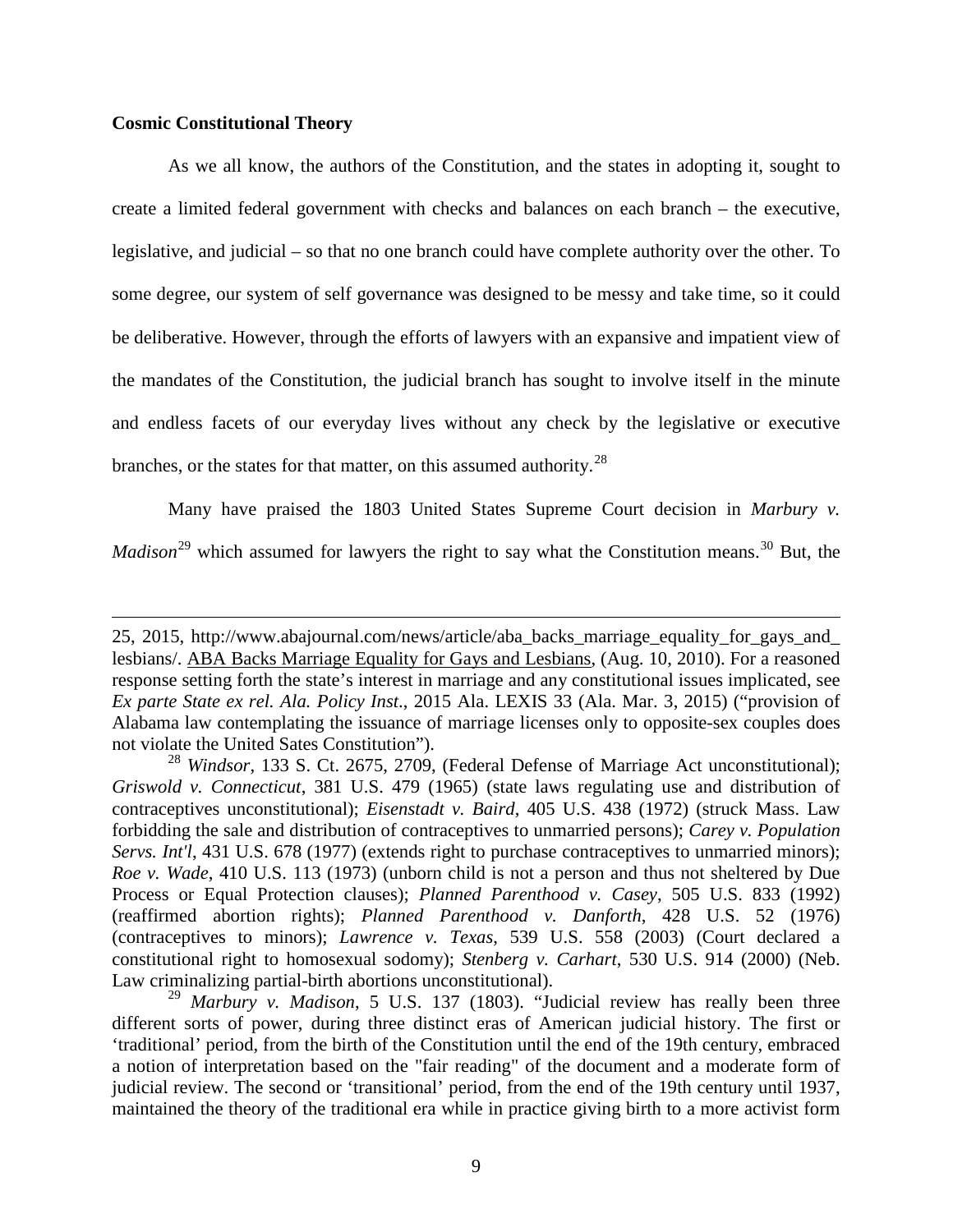decision has also been criticized for altering and expanding judicial authority and, without the exercise of restraint, expanding lawyer power to create a judicial oligarchy with few institutional limits.<sup>[31](#page-9-0)</sup> Indeed, any limits that exist are completely self-imposed.<sup>[32](#page-9-1)</sup>

At the time of this enlargement of power by lawyers, Thomas Jefferson, a lawyer, a

founder of our republic, and the principal author of the Declaration of Independence, was critical

of this assumption of raw political power:

The Constitution . . . meant that its coordinate branches should be checks on each other. But the opinion which gives to the judges the right to decide what laws are constitutional and what not, not only for themselves in their own sphere of action but for the Legislative and Executive also in their spheres, would make the judiciary a despotic branch. $33$ 

Jefferson later said:

 $\overline{a}$ 

of judicial review. The third or 'modern' period, from 1937 until the present, developed new activist theories of constitutional interpretation and judicial review." "From Constitutional Interpretation to Judicial Activism: The Transformation of Judicial Review in America," *The Heritage Foundation*, accessed March 26, 2015, http://www.heritage.org/research/reports/2006/03/from-constitutional-interpretation-to-judicialactivism.

<sup>30</sup> See Saikrishna B. Prakash and John C. Yoo, "The Origins of Judicial Review," 70 U. Chi. L. Rev. 887 (2003); "Symposium: The Constitutional Origins of Judicial Review: Questions for the Critics of Judicial Review, 72 Geo. Wash. L. Rev. 354, 354-355 (2003); Richard H. Fallon, Jr., "The Core of An Uneasy Case for Judicial Review," 121 Harv. L. Rev. 1693, 1700 (May 2008).

<span id="page-9-0"></span><sup>31</sup> Mark R. Levin, *The Liberty Amendments: Restoring the American Republic* (Threshold Editions, 2013), p. 55. Jeremy Waldron, "The Core of the Case Against Judicial Review, 115 Yale L.J. 1346 (2006); Frank B. Cross and Herbert D. Kelleher, "Shattering the Fragile Case of Judicial Review of Rulemaking" 85 Va. L. Rev. 1243, 1333 (1999); Eugenie M. Van Loam, III, "Judicial Review And Its Limits Part I (Legitimacy)," 47 N.H.B.J. 52, 63 (2006); Larry D. Kramer, "The Supreme Court Term 2000-Foreword: We the Court," [115 Harv. L. Rev. 4 \(2001\);](https://advance.lexis.com/document/?pdmfid=1000516&crid=8175b7a0-bfa9-458f-97ed-a22d6847c2a2&pddocfullpath=%2Fshared%2Fdocument%2Fanalytical-materials%2Furn%3AcontentItem%3A4C29-7650-00CV-601M-00000-00&pddocid=urn%3AcontentItem%3A4C29-7650-00CV-601M-00000-00&pdcontentcomponentid=7338&ecomp=knthk&earg=sr23&prid=599e738e-fde0-4060-9ef6-ccb8eb7eabdd) "Putting the Politics Back into the Political Safeguards of Federalism," [100 Colum. L. Rev. 215](https://advance.lexis.com/document/?pdmfid=1000516&crid=8175b7a0-bfa9-458f-97ed-a22d6847c2a2&pddocfullpath=%2Fshared%2Fdocument%2Fanalytical-materials%2Furn%3AcontentItem%3A4C29-7650-00CV-601M-00000-00&pddocid=urn%3AcontentItem%3A4C29-7650-00CV-601M-00000-00&pdcontentcomponentid=7338&ecomp=knthk&earg=sr23&prid=599e738e-fde0-4060-9ef6-ccb8eb7eabdd)  [\(2000\);](https://advance.lexis.com/document/?pdmfid=1000516&crid=8175b7a0-bfa9-458f-97ed-a22d6847c2a2&pddocfullpath=%2Fshared%2Fdocument%2Fanalytical-materials%2Furn%3AcontentItem%3A4C29-7650-00CV-601M-00000-00&pddocid=urn%3AcontentItem%3A4C29-7650-00CV-601M-00000-00&pdcontentcomponentid=7338&ecomp=knthk&earg=sr23&prid=599e738e-fde0-4060-9ef6-ccb8eb7eabdd) "When Lawyers Do History," [72 Geo. Wash. L. Rev. 387 \(2003\).](https://advance.lexis.com/document/?pdmfid=1000516&crid=8175b7a0-bfa9-458f-97ed-a22d6847c2a2&pddocfullpath=%2Fshared%2Fdocument%2Fanalytical-materials%2Furn%3AcontentItem%3A4C29-7650-00CV-601M-00000-00&pddocid=urn%3AcontentItem%3A4C29-7650-00CV-601M-00000-00&pdcontentcomponentid=7338&ecomp=knthk&earg=sr23&prid=599e738e-fde0-4060-9ef6-ccb8eb7eabdd)  $\frac{32}{32}$  Ibid.

<span id="page-9-2"></span><span id="page-9-1"></span><sup>33</sup> Levin, *The Liberty Amendments*, p. 56, quoting Thomas Jefferson, "Letter to Abigail Adams, September 11, 1804," in Andrew A. Lipscomb & Albert Ellery Bergh, Editors Thomas Jefferson, *The Writings of Thomas Jefferson - Vol XI*, Library Edition (Thomas Jefferson Memorial Association, 1903), pp. 50-51.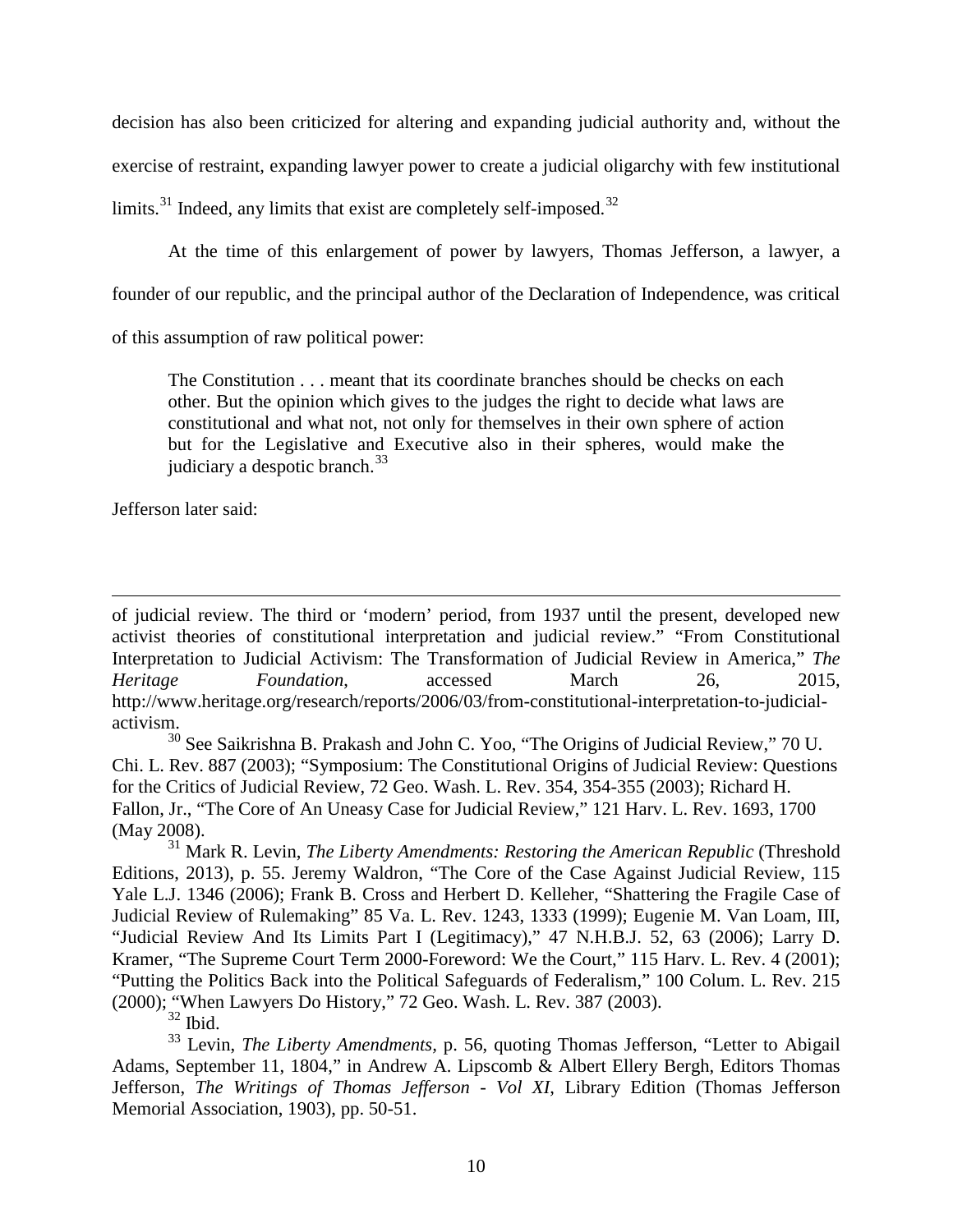[T]o consider judges as the ultimate arbiters of all constitutional questions [is] a very dangerous doctrine indeed, and one which would place us under the despotism of an oligarchy. Our judges are as honest as other men and not more so. They have with others the same passions for party, for power, and the privilege of their corps . . . and their power the more dangerous as they are in office for life and not responsible, as other functionaries are, to the elective control. The Constitution has erected no such single tribunal, knowing that to whatever hands confided, with the corruptions of time and party, its members would become despots. It has more wisely made all the departments co-equal and co-sovereign within themselves.  $34$ 

In his first inaugural speech of March 4, 1861, Abraham Lincoln, a lawyer who saw the

Court's "constitutional" *Dred Scott*<sup>[35](#page-10-1)</sup> decision as one provocation for the Civil War, said:

I do not forget the position assumed by some that constitutional questions are to be decided by the Supreme Court, nor do I deny that such decisions must be binding in any case upon the parties to a suit as to the object of that suit, while they are also entitled to very high respect and consideration in all parallel cases by all other departments of the Government. And while it is obviously possible that such decision may be erroneous in any given case, still the evil effect following it, being limited to that particular case, with the chance that it may be overruled and never become a precedent for other cases, can better be borne than could the evils of a different practice. At the same time, the candid citizen must confess that if the policy of the Government upon vital questions affecting the whole people is to be irrevocably fixed by decisions of the Supreme Court, the instant they are made

<span id="page-10-0"></span> <sup>34</sup> Levin, *The Liberty Amendments,* pp. 56-57, quoting Thomas Jefferson, "Letter to William Charles Jarvis, September 28, 1820," in Albert Ellery Bergh, Editor, *The Writings of Thomas Jefferson; Vol. XV-XVI*, Definitive Edition (The Thomas Jefferson Memorial Association, 1907), p. 277.

<span id="page-10-1"></span><sup>35</sup> *Scott v. Sandford*, 60 U.S. 393 (1857). "By denying Congress's power to prohibit slavery in the territories, Taney's decision struck at the heart of the Republican Party's position on the issue, the *raison d'être* of the party, which was built on the notion that slavery violated the nation's most fundamental principles contained in the Declaration of Independence. Lincoln adopted a carefully nuanced position in dealing with the case. First, he noted that the decision itself was binding, but that there was a distinction between the decision and its weight as a precedent or as an authority for the actions of other branches of government. Second, he acknowledged that the Court's interpretation 'when fully settled' controlled not only the immediate case, but the 'general policy of the country' as well. But, third, he asserted that under some circumstances, the Court's interpretation could not be considered settled or authoritative.

He then spelled out some of the grounds which might undercut the authority of the Court's interpretation: lack of unanimity on the Court, the use of clearly incorrect historical facts as premises, apparent partisanship, and conflict between the decision and legal public expectation and the steady practice of different branches throughout history." "From Constitutional Interpretation to Judicial Activism."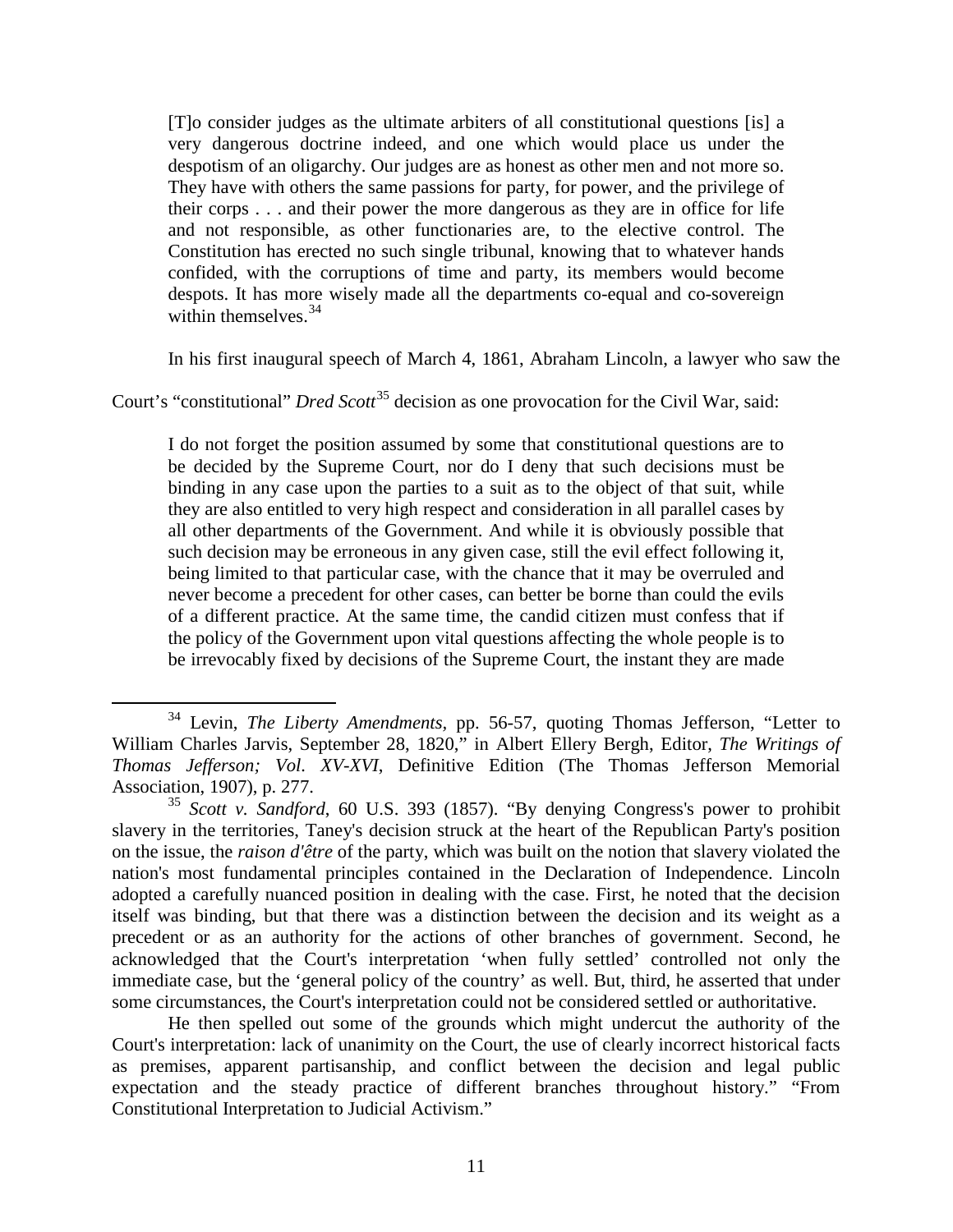in ordinary litigation between parties in personal actions the people will have ceased to be their own rulers, having to that extent practically resigned their Government into the hands of that eminent tribunal.<sup>[36](#page-11-0)</sup>

Consistent with the words of Jefferson and Lincoln, why would lawyer-judges, once they have taken the power to say what the Constitution means, restrain themselves from exercising the great power they have assumed? When given the power to govern, without input or review by the people and with no review by any other branch of government, the temptation over time is just too great for mere mortals to resist. To count on lawyers and lawyer-judges to exercise restraint bets against eons of human experience that power corrupts and absolute power corrupts absolutely.<sup>[37](#page-11-1)</sup> Unfortunately, in recent years, rather than encouraging their fellow brethren in restraint, lawyers have initiated and abetted this usurpation of power.<sup>[38](#page-11-2)</sup>

Judge Harvey Wilkinson of the United States Court of Appeals for the Fourth Circuit, in his book *Cosmic Constitutional Theory: Why Americans Are Losing Their Inalienable Right to Self-Governance*, expressed his concern regarding the apparent willingness of lawyers and judges to abandon democratic processes in favor of judicial activism and edict. Although constitutional theory has been with us in some form since the Federalist Papers, "its explosion is a relatively recent phenomenon."<sup>[39](#page-11-3)</sup>

<span id="page-11-0"></span> <sup>36</sup> Levin, *The Liberty Amendments,* quoting Carl Sandburg, *Abraham Lincoln, the War Years Volume 1* (Harcourt, Brace & Company, 1939), p. 132.

<sup>37</sup> Wilkinson, *Cosmic Constitutional Theory*, p. 7.

<sup>38</sup> Ibid., pp. 7-8.

<span id="page-11-3"></span><span id="page-11-2"></span><span id="page-11-1"></span> $39$  Ibid., p. 3. Judge Wilkinson addresses each constitutional theory fashionable today beginning with living constitutionalism described as activism unleashed, originalism described as activism masquerading as restraint, political process theory, described as a third way down the rabbit whole, and finally, pragmatism, described as activism through anti-theory. Judge Wilkinson's insight into the strengths and weaknesses of each of these theories is excellent.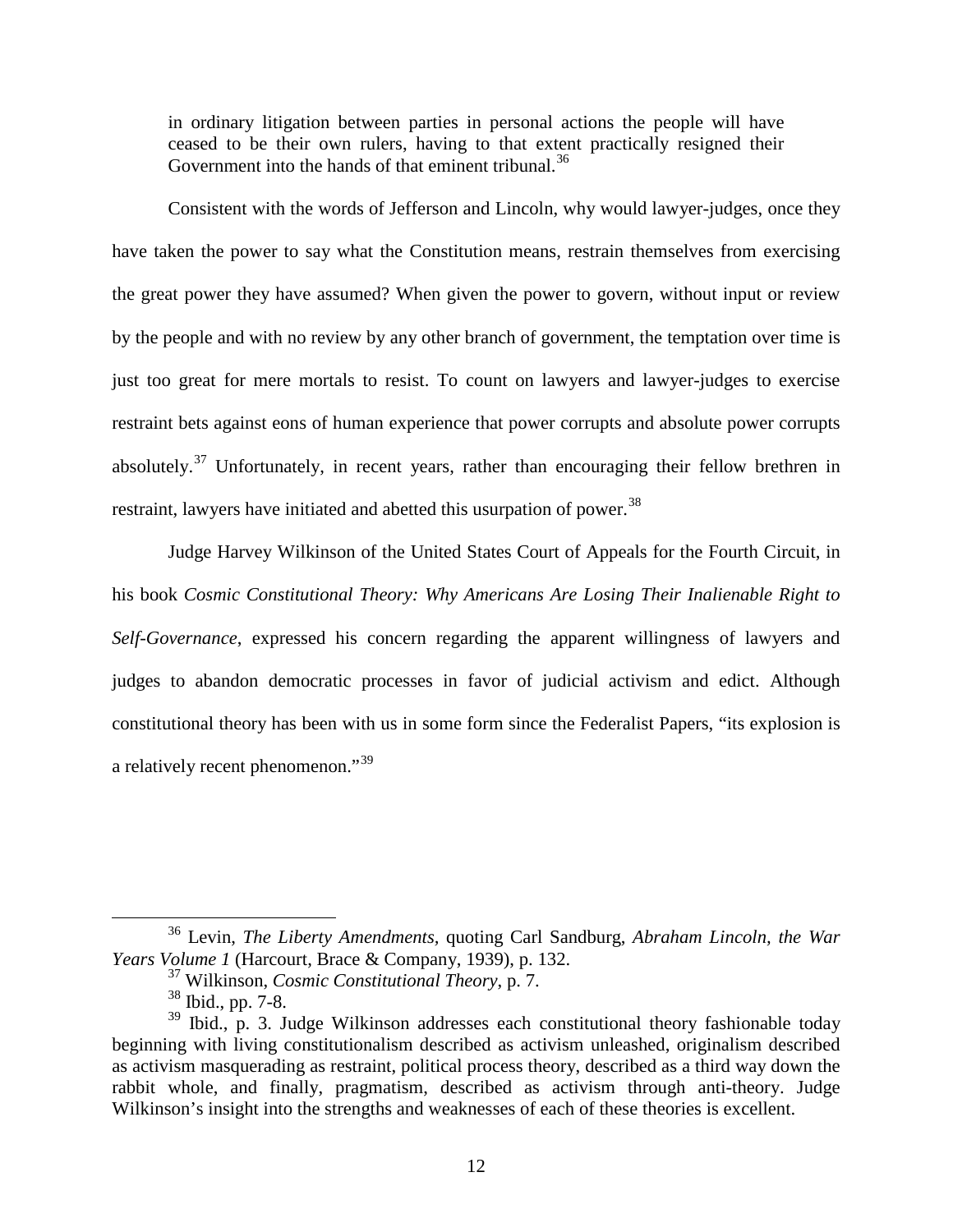Today, "constitutional" law is simply used as a theoretical cover for purely partisan results in the culture war.<sup>[40](#page-12-0)</sup> Judge Wilkinson laments modern constitutional theory appears to have "done real damage to the rule of law, the role of courts in our society, and the ideas of restraint that the greatest judges in our country once embraced. But the worst damage of all has been to democracy itself, which theory has emboldened judges to displace."<sup>[41](#page-12-1)</sup>

Remarking on this assumed role of governance, Judge Wilkinson asks:

If judges are to be the living Constitution's modernizers, we ought at least to ask whether they will be any good at it. After all, the virtue of restraint lies in the recognition of one's own limitations. And the limitations of the judiciary are considerable. Legislators—at least those who hope to be re-elected—must actually meet their constituents, understand their concerns, and press for their interest in the legislature. Federal appellate judges—whose job security surpasses even that of the most ensconced incumbent—spend the vast majority of their time in the monastic environment of chambers with only a miniscule staff. Sustained contact with the public is difficult, and discussion with members of the public most interested in a judge's ruling can be a grave breach of ethics. Most judges are sociable enough, but compared to legislative service, ours is an introverted calling. With regard to the capacity for comprehending "the nation's best understanding of its fundamental values," the comparison between legislator and judges is, in the vast majority of cases, no comparison at all.

It is not only what the legislator does, but who the legislator is that makes the legislature the superior updater. The fact that a value is 'fundamental' or claimed to stem from a vague and cryptic constitutional provision does not somehow render it unfathomable to representative government. The multitude and relative diversity of representative institutions makes them more likely than courts to accurately assess the content of the fundamental values of America as a whole. Indeed, Congress was structured precisely to ensure the broad representation of the American people. This representation is not only broad—it is constantly updated by the elections that take place, for example, every two years in the House of Representatives. "Courts," however "are not representative bodies. They are not designed to be a good reflex of a democratic society. Nothing in the Constitution suggests that councils composed exclusively of lawyers were meant to be America's reigning class."<sup>[42](#page-12-2)</sup>

<span id="page-12-0"></span> $40$  Ibid., p. 4.

<span id="page-12-1"></span> $41$  Ibid.

<span id="page-12-2"></span> $42$  Ibid., p. 23 (footnotes omitted).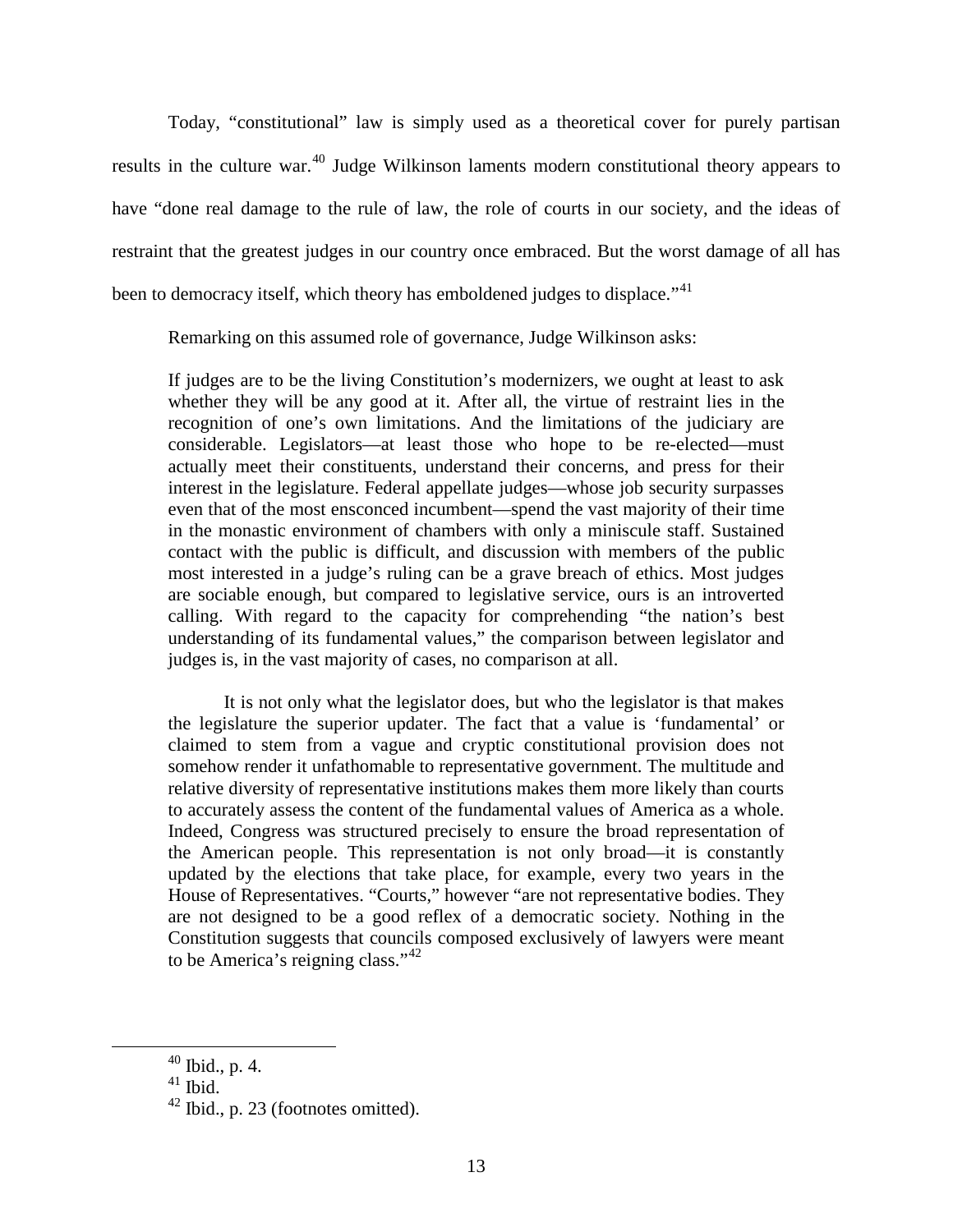Lawyers, being human, are obviously drawn to this siren call of legal activism with exhortations about 'human dignity,' 'decency,' and the perceived demands of justice and needs of society. Who does not want to create a better world molded, of course, after one's own idea of what that should look like? However, to answer this call is to abandon the very ideas that make our legal system work and the system acceptable in a democratic republic.<sup>[43](#page-13-0)</sup> Lawyers' pursuit of "social justice" through Constitutional interpretation generally reflects the views of elite segments of the electorate predominated by "an urban and coastal intelligentsia whose influence upon the intellectual processes of the judiciary appears to leave many ordinary Americans in the cold . . . . [even if these] narrow opinions of elites often seem broad minded to those who hold them." $44$ 

In recognizing that the Constitution frames judicial power passively, Judge Wilkinson notes that "it would thus take an extreme blindness not to discern that judicial restraint is a bedrock principle of America's founding and that the faith of the framers lay at the end of the day with the organs of government more proximate to the people."<sup>[45](#page-13-2)</sup> Lawyers and for the most part, lawyer-judges are not elected, and hence, are not accountable to the people. Lawyer-judges are drawn from the elite rungs of an elite profession. When lawyers and lawyer-judges impose their will through "constitutional interpretation," it simply defeats the purpose of a democracy of diverse viewpoints, including those from a variety of trades and occupations, whose values and opinions are entitled to equal weight. If lawyers and lawyer-judges have the right to say what the

<span id="page-13-0"></span> <sup>43</sup> Ibid., p. 20.

<span id="page-13-1"></span> $^{44}$  Ibid., pp. 30-31.<br> $^{45}$  Ibid., p. 105.

<span id="page-13-2"></span>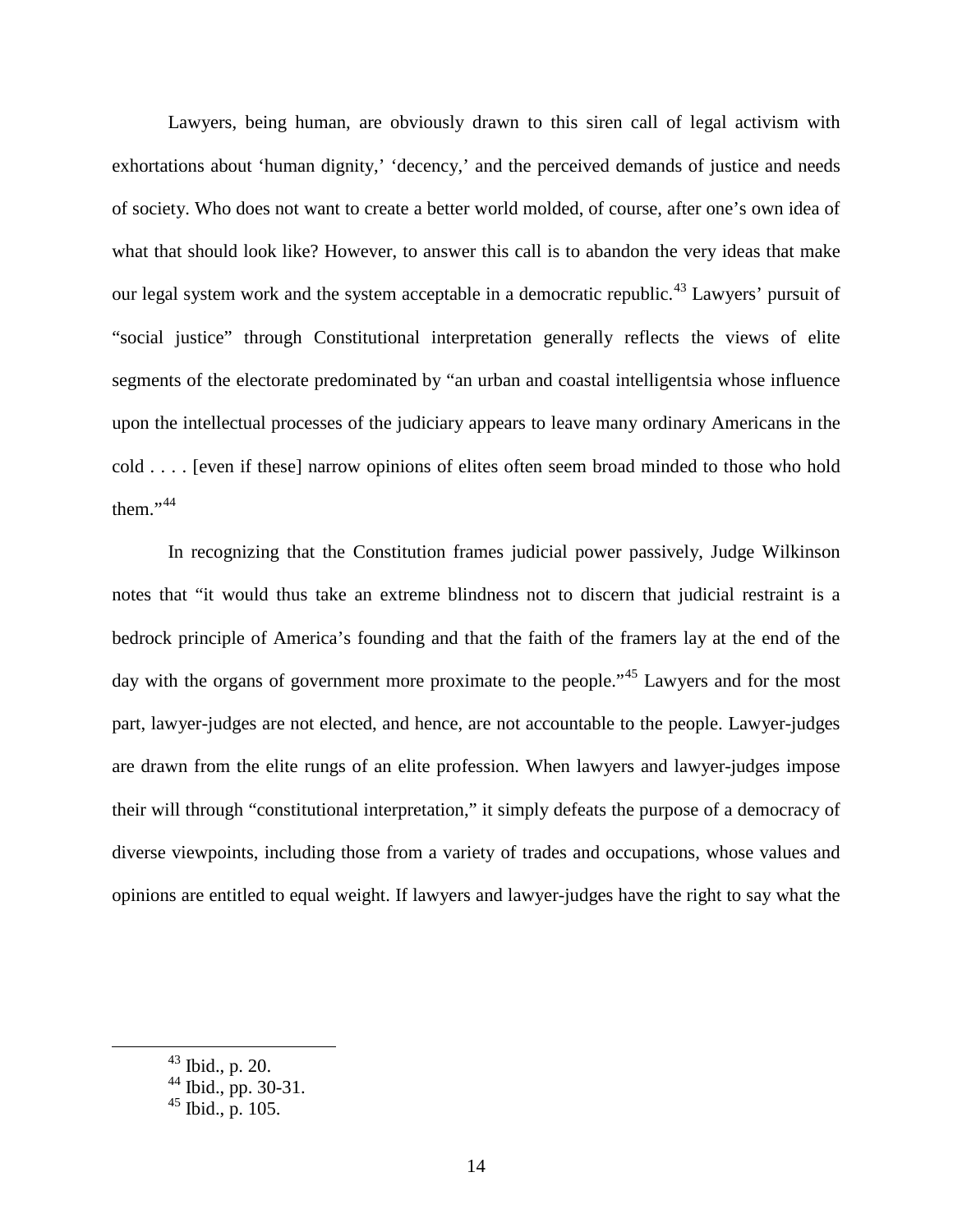Constitution means, to the exclusion of all other voices, then they in effect become the ruling

class of this new social order.<sup>[46](#page-14-0)</sup>

One may subscribe fully to the need and necessity of judicial review and yet recognize that the club of unconstitutionality is a weapon of last resort, precisely because it so often knocks every other player out of the ring. The declaration of rights so essential to liberty can ironically pose the greatest challenge to liberty when power is removed from Congress, the executive, the states, and ultimately the people by the thinnest of judicial margins. Whether five-to-four disablements of democratic majorities are more suspect than unanimous rulings may be open to debate, but surely the power to invoke the awesome majesty of the constitution in the cause of far-flung yet uncertain consequences calls for a spirit of utmost sobriety in courts—"the spirit which is not too sure that it is right." For while legislative majorities and states and even agencies can monitor their actions and revisit their mistakes, constitutional "[r]evisions cannot be made in the light of further experience" unless and until the courts themselves come to concede or recognize their errors, something that human nature does not always find the wherewithal to do. So to supplant the diverse voices of an infinitely pluralistic people with one true and only word is an act whose enormity should never fail to register.<sup>[47](#page-14-1)</sup>

#### **The Founding Principle Of The Constitution: Self-Governance**

"[N]o one can now plausibly make the claim that judging is impersonal, that constitutional rulings are dispassionate, or that decisions exhibit a respect for the bedrock principles of constitutional restraint even close to what the framers envisioned or what the spirit of self-governance requires."[48](#page-14-2) "[T]hat judges should be cautious in disturbing legislative value judgments is not merely an academic belief, but rather the Constitution's unyielding command."<sup>[49](#page-14-3)</sup> What lawyers and lawyer-judges are doing "is a complete inversion of democratic primacy and turns the Constitution's foremost premise of popular governance on its head."<sup>[50](#page-14-4)</sup> "In a democracy, courts protect individual rights and personal liberties, but they are not, and should

<span id="page-14-0"></span> $46$  Ibid., p. 106.

<span id="page-14-1"></span> $^{47}$  Ibid., pp. 106-107 (footnote omitted).  $^{48}$  Ibid., p. 114.

<span id="page-14-2"></span>

<span id="page-14-3"></span> $49$  Ibid., p. 69.

<span id="page-14-4"></span><sup>50</sup> Ibid., p. 20.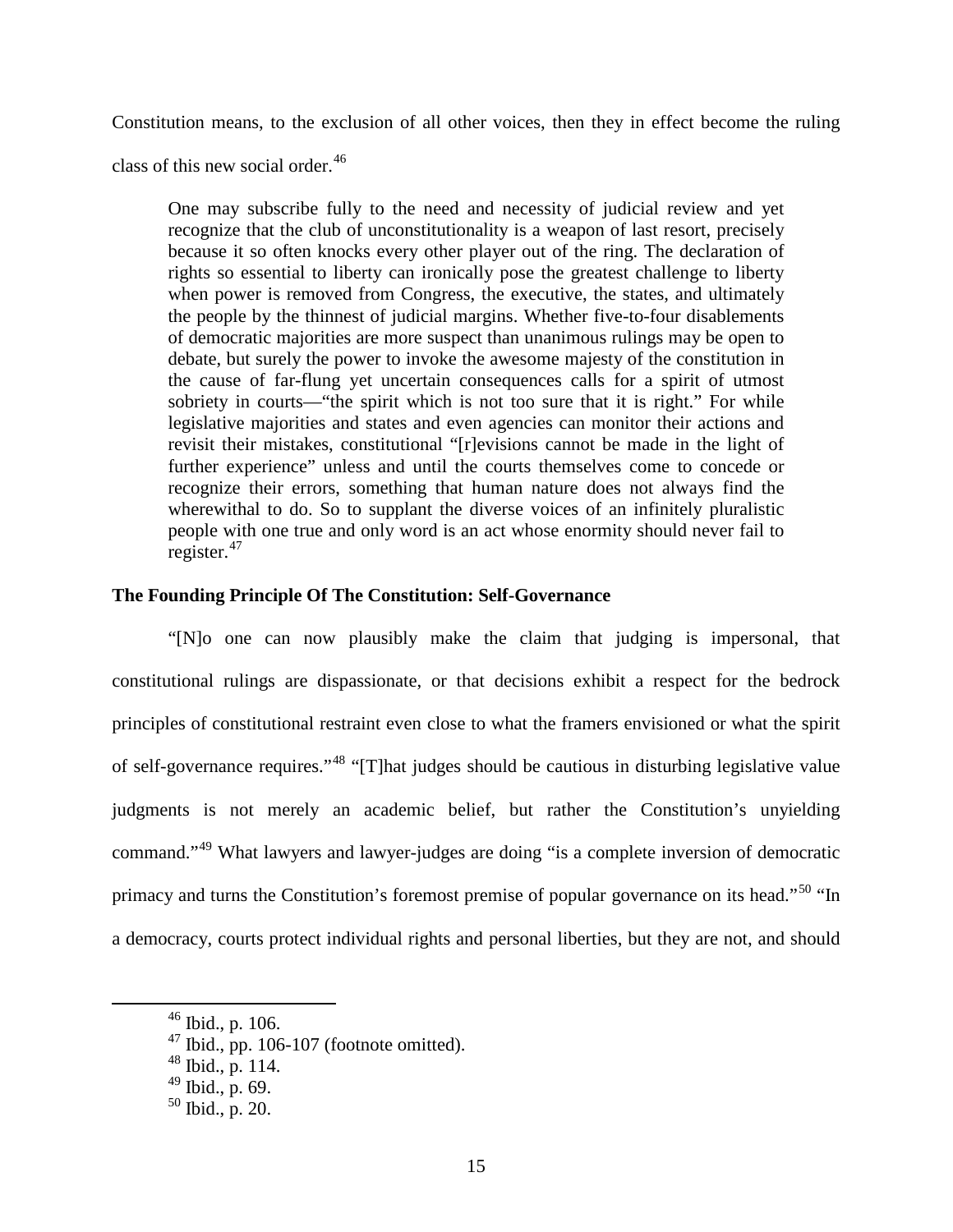not be, the primary agents of social change. It is the people at the ballot box who should decide, not the people wearing black robes—the many, not the few."<sup>[51](#page-15-0)</sup>

Some lawyers plainly do not like unconstrained, vulgar democracy, which in their view, has many more flaws than virtues, and they welcome "judicial oversight" as a means of tempering or checking the views of the majority. But "[t]he imperfections of democracy are the imperfections of the human condition, which, by the way, have not passed the judicial branch by. And the messiness of democracy is often little more than government in action, with all its attendant disputatiousness and untidy compromises."[52](#page-15-1) Questions of morality and decency and fairness many times are "in the eye of the beholder, and the very reason we have a democracy is that on many sensitive questions, views of fairness, morality, and justice might legitimately diverge." $53$ 

Of course, the path down this course of expanded lawyer power did not begin with homosexual marriage, nor will it end there:

As unfortunate as cosmic theory's contribution to the activism of the past has been, by far the greater danger lies ahead. For the ingredients of cosmic theories are so stacked against self-governance that the temptations for judicial misadventures will only increase in years to come. And the admirable intellect and upmost sincerity displayed by leading theorists of all hues and stripes should only increase our consternation of the common danger they pose to democracy.<sup>[54](#page-15-3)</sup>

For example, the Supreme Court has considered constitutional rights in the context of social welfare administration.<sup>[55](#page-15-4)</sup> Some justices were willing "to craft constitutional entitlements"

 <sup>51</sup> Ibid., p. 114.

 $52$  Ibid., p. 21.

 $53$  Ibid, p. 30.

 $54$  Ibid., p. 9.

<span id="page-15-4"></span><span id="page-15-3"></span><span id="page-15-2"></span><span id="page-15-1"></span><span id="page-15-0"></span><sup>55</sup> *Dandridge v. Williams*, 397 U.S. 471 (1970) (aid to families and children); *Lindsey v. Normet*, 405 U.S. 56 (U.S. 1972) (landlord tenant law); *San Antonio Indep. Sch. Dist. v. Rodriguez*, 411 U.S. 1 (1973) (education of the poor).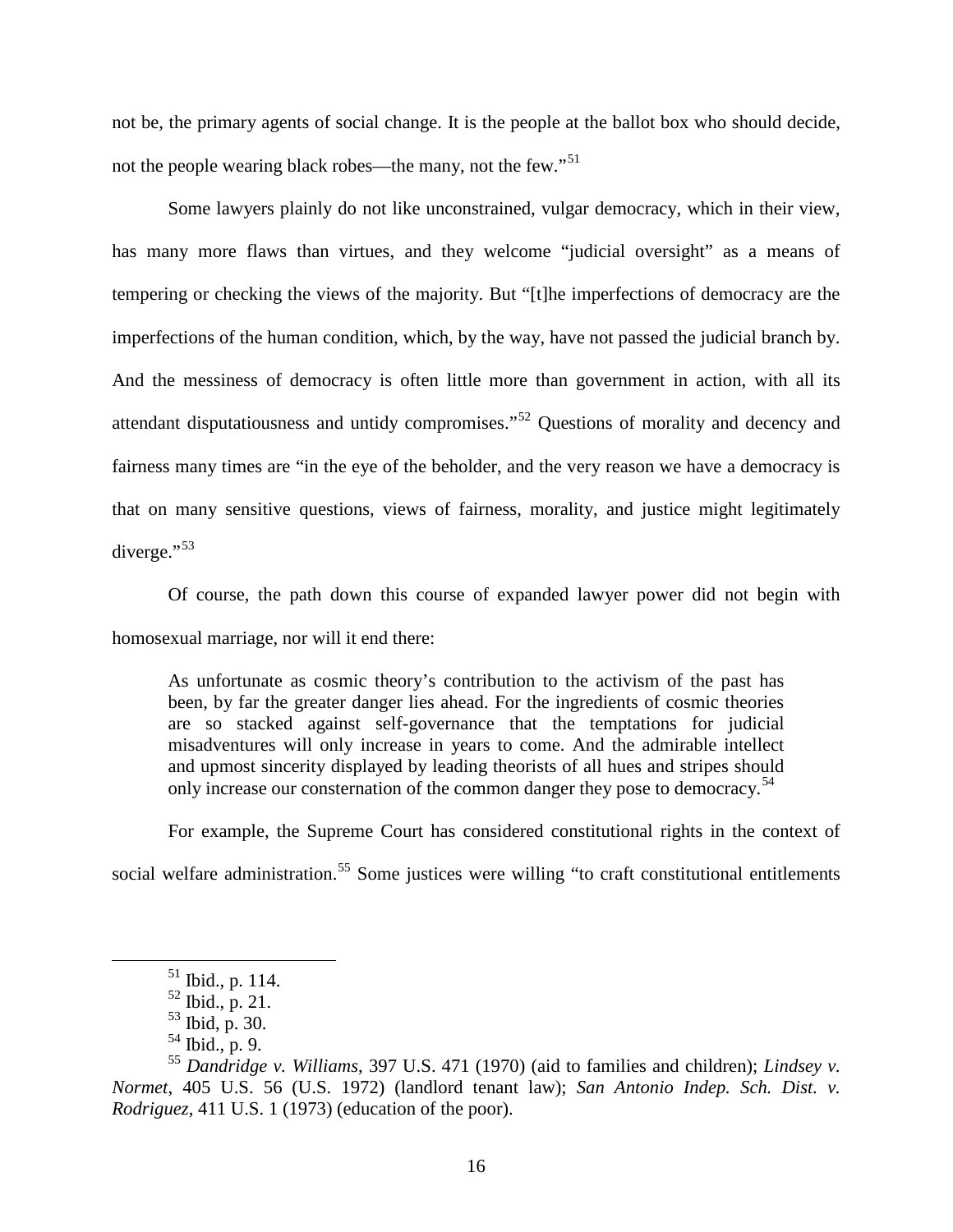to housing and public education, respectively."<sup>[56](#page-16-0)</sup> Lawyers and lawyer-judges would have then become partners with the legislative and executive branches in large areas of domestic policy.<sup>[57](#page-16-1)</sup> Lawyers and judges using the Constitution as their authority would serve as a national police for ensuring the adequacy of appropriations for welfare payments and education under whatever constitutional criteria they deemed best. Although rejected at the time by a majority of the court, this example serves as a precursor of what is to come.

Likewise, lawyers have argued that the Constitution's Fourteenth Amendment should be broadly construed to incorporate a so-called Second Bill of Rights, to ensure:

"[t]he right to a useful and remunerative job in industries or shops or farms or mines of the Nation; to earn enough to provide adequate food and clothing and recreation; of every farmer to raise and sell his products at a return which will give him and his family a decent living; of every businessman, large and small, to trade in an atmosphere of freedom from unfair competition and domination by monopolies at home and abroad; of every family to a decent home; to adequate medical care and the opportunity to achieve and enjoy good health; to adequate protection from the economic fears of old age; sickness, accident, and unemployment; to a good education."<sup>[58](#page-16-2)</sup>

Under this expansive view of constitutional theory, what then would be off limits from constitutional consideration? Lawyers' tendency to use the Constitution as a sword rather than a shield overlooks that "the basic nature of the Constitution [is] to operate as a negative prohibition upon certain government intrusions and not as a fountain of positive rights."<sup>[59](#page-16-3)</sup> But, today, under contemporary "constitutional theory," there appears to be no hesitancy to adopt through judicial fiat controversial constitutional "rights" in direct contradiction of representative government,

<sup>56</sup> Wilkinson, *Cosmic Constitutional Theory,* p. 29. <sup>57</sup> Ibid.

<span id="page-16-3"></span><span id="page-16-2"></span><span id="page-16-1"></span><span id="page-16-0"></span><sup>58</sup> Levin, *The Liberty Amendments*, pp. 60-64, (referring to Yale law professor Bruce Ackerman's campaign to "interpret" the Fourteenth Amendment to implement President Franklin D. Roosevelt's so called "Second Bill of Rights").

<sup>59</sup> Wilkinson, *Cosmic Constitutional Theory*, p. 29.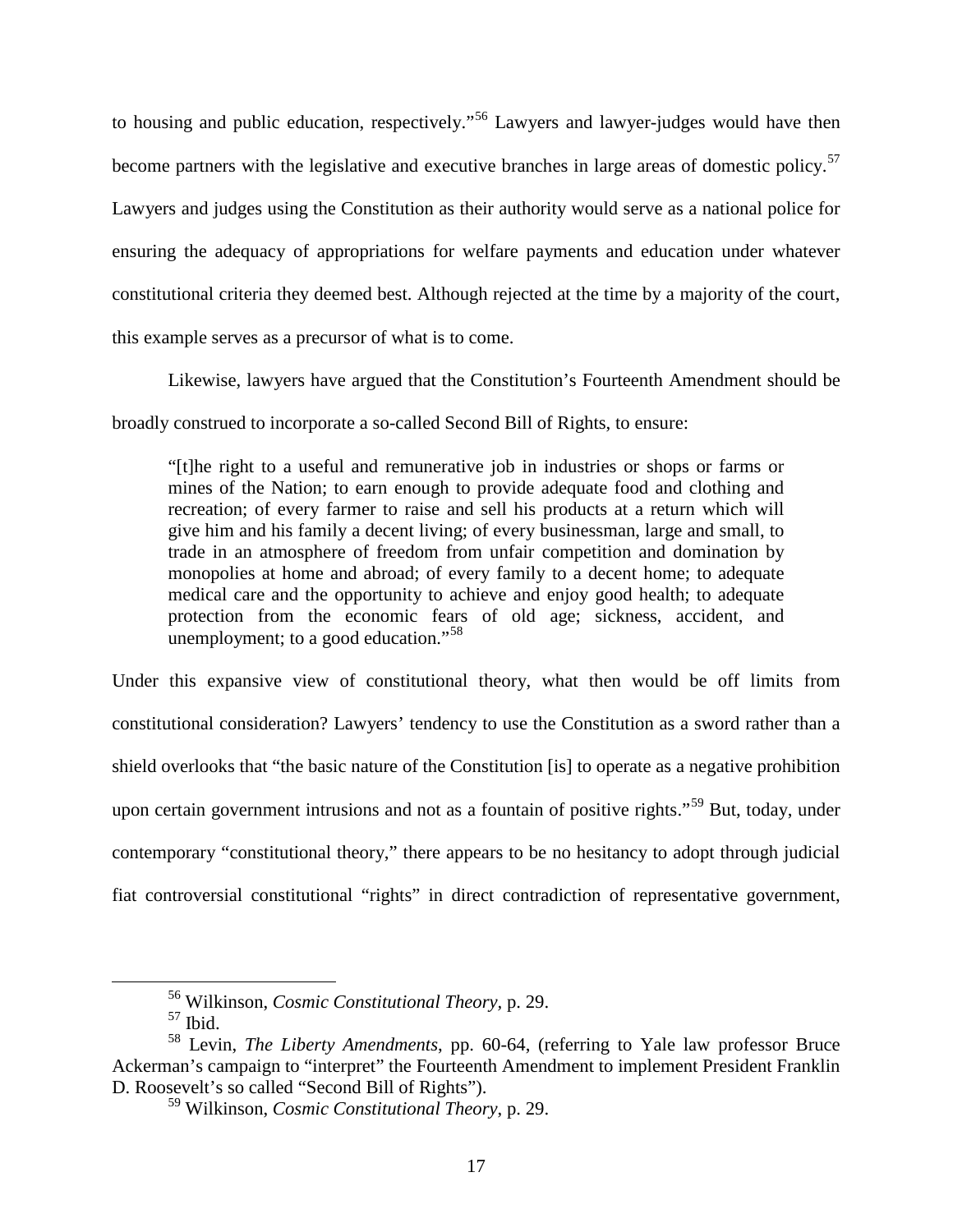including the direct vote of the people. This path of lawyer transformation of our governmental charter is a present and real threat to our republic.

As we all know, much of our Constitutional language is broad enough to encompass an almost infinitely wide range of positions, which is why lawyer restraint is absolutely essential so that the preeminent principle of self-governance reigns supreme. This is not to say that from time to time, lawyers and lawyer-judges have not gotten it right and promoted ideas and policies with which many agree, or offered Constitutional decisions which might be considered just or even exceptional. But even monarchs and dictators have been occasionally benevolent and wise.<sup>[60](#page-17-0)</sup> However, if the mandate of the Constitution is self-governance, even these occasions of wise judicial activism arise from perverted law.

Lawyers should restrain their impulse to make the Constitution the be-all and end-all for every perceived injustice created or caused in a democratic society. Self-governance means that the people decide how to accommodate conflicting moral and communal values to be embodied in law, not lawyers. $^{61}$  $^{61}$  $^{61}$  As Judge Wilkinson aptly puts it:

In leaving questions to democratic processes, courts convey the impression that Americans are in this together, that our destinies are interwoven, that our civic participation, however small, retains something of meaning and will not in the end be upstaged by the judicial will.<sup>[62](#page-17-2)</sup>

#### He warns:

By contrast, when *judges* take it upon themselves to update the Constitution in the name of the popular will, they deprive "all participants, even the losers, the satisfaction of fair hearing and an honest fight." When a court declares certain rights or powers beyond the legislative capacity, Americans can no longer attempt to persuade their fellow citizens on these issues in the legislative arena and can no

<span id="page-17-0"></span> <sup>60</sup> Levin, *The Liberty Amendments*, pp. 61-64

<span id="page-17-1"></span><sup>61</sup> Wilkinson, *Cosmic Constitutional Theory*, p. 108

<span id="page-17-2"></span> $62$  Ibid., pp. 112.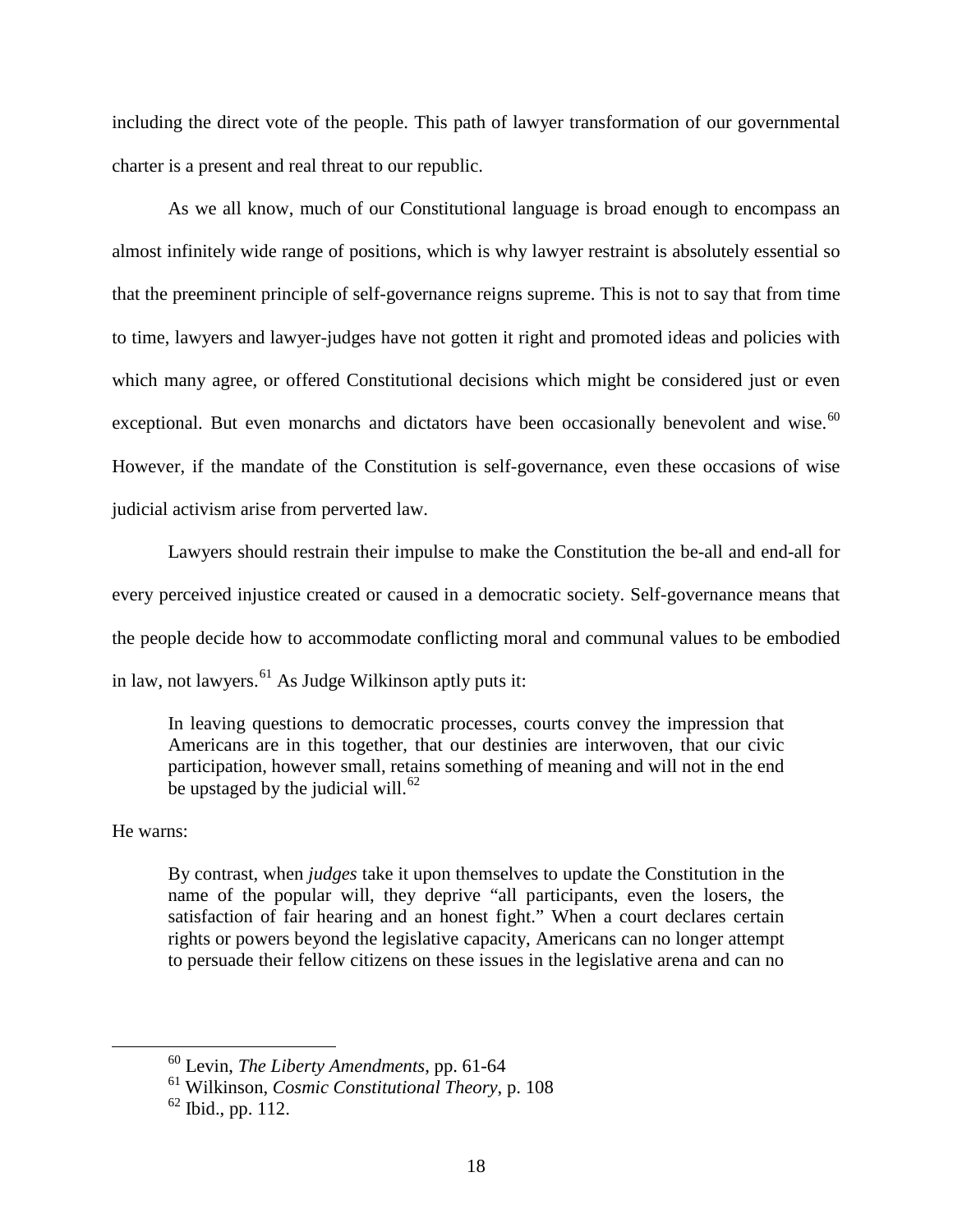longer enjoy the intellectual and psychic satisfaction of reasoned republican selfrule. $63$ 

In a democracy, losers today can hope and work to be winners tomorrow by persuading their neighbor of the rightness of their cause. But even if their hopes fail, at least their voices have been heard, their values considered, and the loss more acceptable because it comes from the many not the few. $^{64}$  $^{64}$  $^{64}$  The Constitution is a document of governance and it is not just owned by lawyers and judges. An insistence that all constitutional discourse be surrendered to lawyers under the false premise that they are endowed with the "special knowledge" needed to determine its meaning in matters of governance is a perversion of the Constitution.

### **Shakespeare's Legal Appeal**

Some may disagree with the ideas expressed herein or consider them political. Some may look positively on judicial review and its current expression in the form of a continuing constitutional convention of lawyers to reinterpret the Constitution anew for each generation. Public debate is certainly welcome on these important issues, but to pretend that "judicial review" in its most recent incarnation is "Constitutional" self-governance is a lie.

In Shakespeare's line, the killing of lawyers is not the second or third step on the revolutionists' agenda. It is first. The primacy of that task makes the line resonate and suggest a reason for its predominance.<sup>[65](#page-18-2)</sup> What was it in Shakespeare's play that made lawyers "the very symbols of the inequities and oppression that provoke a revolution?"<sup>[66](#page-18-3)</sup> In context, can it be that the line is not a criticism "of all lawyers but only of those who pervert and distort law"? $67$ 

<span id="page-18-0"></span> <sup>63</sup> Ibid., p. 26 (footnote omitted).

<span id="page-18-1"></span> $^{64}$  Ibid., p. 66.

<sup>65</sup> Kornstein, *Kill All the Lawyers?*, pp. 26-27

<span id="page-18-3"></span><span id="page-18-2"></span><sup>66</sup> Ibid., p. 26.

<span id="page-18-4"></span><sup>67</sup> Ibid., p. 25.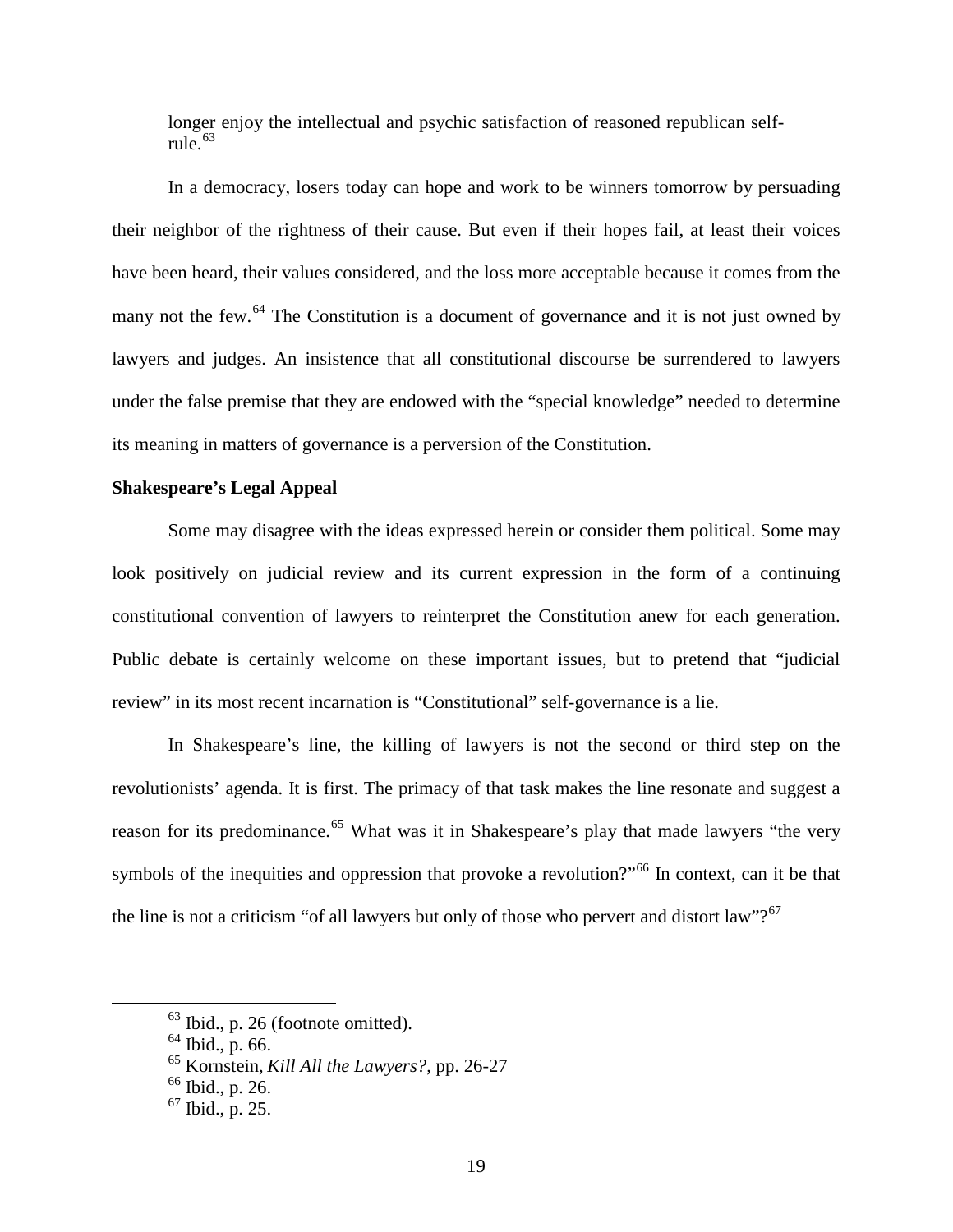The most important—and often overlooked—point about law in *Henry VI, Part 2* is the crucial role of another character in the play, Humphrey, duke of Gloucester. One simply cannot understand Dick the Butcher's controversial line without seeing how it relates to Gloucester.

\* \* \*

As lord protector, Gloucester in effect rules England during Henry's minority. A "virtuous prince" (2.2.74), Gloucester symbolizes the rule of law, its fair execution and administration, as well as the need—reminiscent of Socrates—to submit to it when it wrongly turns on him. In Gloucester, one finds the humane impulses that should animate the law. Other advisers to the king, ambitious for themselves and jealous of Gloucester's sway, unjustly accuse him, and while holding him for trial, kill him. All the time, everyone around the king scrupulous or not—pays lip service to the law, its integrity and symbolism.

\* \* \*

Perhaps the sequence of events culminating in Gloucester's death means the death of law and the triumph of chaos and disorder. It is at this point, and not before, that the commons rise up in anger. By fairly administering the law, by acting as a tribune of the people, Gloucester had "won the commons' hearts." (3.1.28). When he, their lord protector, became imperiled by what passed for law, "the commons haply rise to save his life." (3.1.240).

\* \* \*

Most important, Cade's mob emerges only at the moment of Gloucester's death. They did not criticize the law before then. The people are compelled, through lack of a law giver, through the total breakdown of the constitutional rule of order, to take the law into their own hands. They do not protest all law, but only perverted and false law, such as accused and killed the good duke of Gloucester. As symbols of the evil legal system, lawyers became the object of hatred.<sup>[68](#page-19-0)</sup>

The law is an honorable profession. It is filled with honorable people—many who want to do good, at least, as they see it. But there are clearly those lawyers who question democracy, who have an agenda to shape our society and culture as they see best, without the inconvenience of persuading their neighbors to their view. Although paying lip service to the Constitution, they seek to use the Constitution as a sword to enforce their political will, damaging the integrity and

<span id="page-19-0"></span> <sup>68</sup> Ibid., pp. 32-33.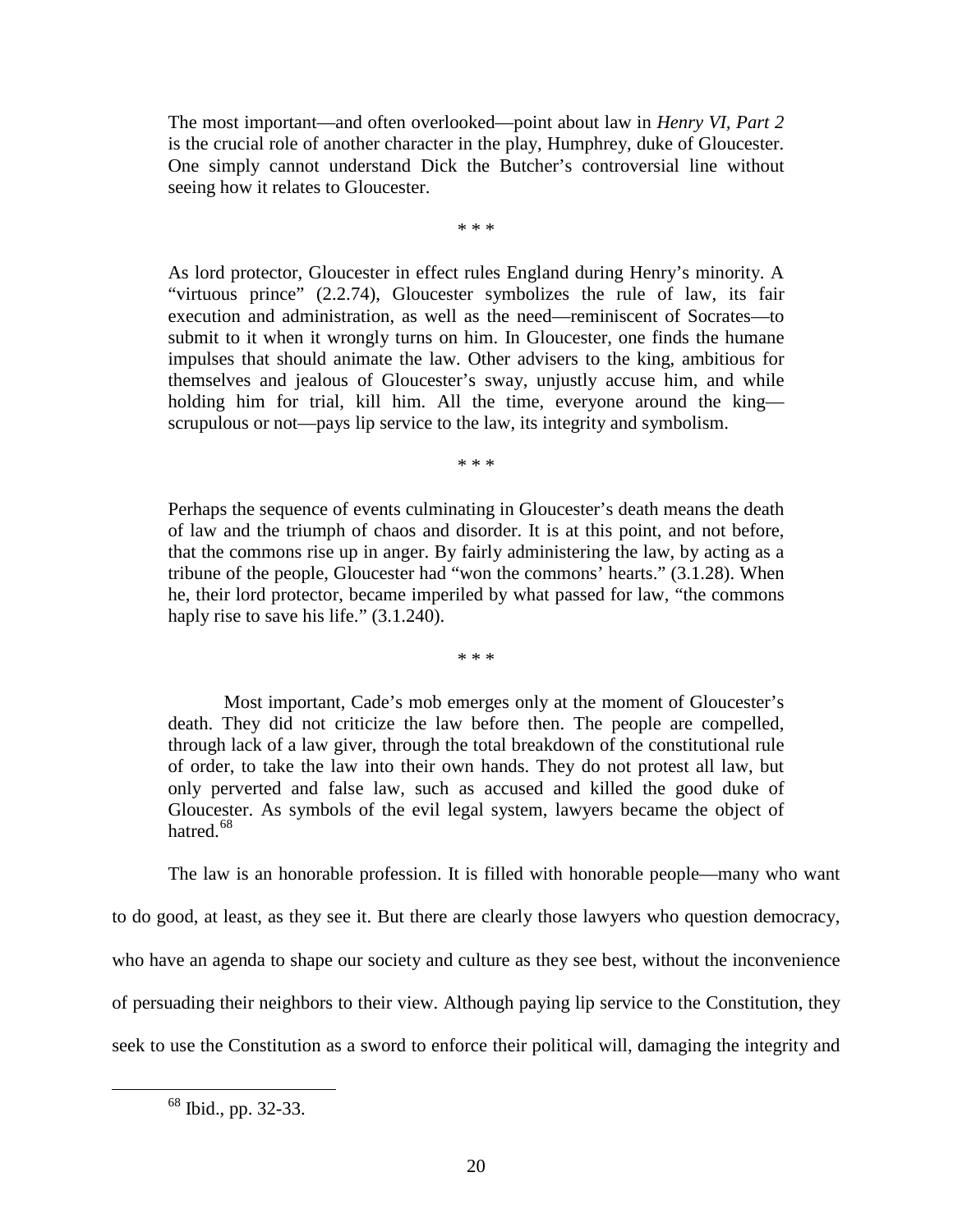symbolism of the Constitution. Over the last fifty years, lawyers have been at the fore front of radical change using "constitutional theory" to attack self-governance. We have ignored our oath to preserve, support, and defend the Constitution.<sup>[69](#page-20-0)</sup> We have abused the sacred trust of the people as standard bearers of the Constitution by making them the victim of perverted law for our own ends. Rather than acting as a stabilizing force, working to see that our system of governance dispenses justice and creates social cohesiveness, we have worked at cross purposes, and the product of our work is evident in our country's divisiveness. Reasonable people today see our "interpretive" constitutional approach to law as evil, and chafe against lawyer imposed judicial authoritarianism. As in Shakespeare's play, lawyers have become the object of "reasonable" hatred because we have assumed for ourselves a power to govern which is not ours.

#### **Conclusion**

Lawyers have, since its inception, played an important and leading role in our nation's governance. Historically, lawyers have been advocates for the principles of self-governance, and we have enjoyed the fruits of our unique and exceptional American experience. However, in recent years, lawyers have been willing to abandon the principles of self-governance, pay lip service to the law, its integrity and symbolism, and substitute the rule of lawyers for the rule of law.

As in any human endeavor, good leadership can lead to success and bad leadership can lead to failure. This is particularly true in our experiment with self-governance. Lawyers, as

<span id="page-20-0"></span> <sup>69</sup> "By the 1950s, it was possible for the Court to say, in *Cooper v. Aaron*, that *Marbury* stood for the proposition that 'the federal judiciary is supreme in the exposition of the law of the Constitution' and to imply that the oaths of state officials to uphold the Constitution were oaths to uphold the Court's interpretation of it. That view lay behind critical responses to legislative efforts to modify or restrict major controversial decisions of the modern Court, such as *Roe v. Wade*. A particularly striking version appeared in the argument of the plurality opinion in *Planned Parenthood v. Casey* that the Court's very legitimacy is undermined by overturning highly controversial precedents." "From Constitutional Interpretation to Judicial Activism."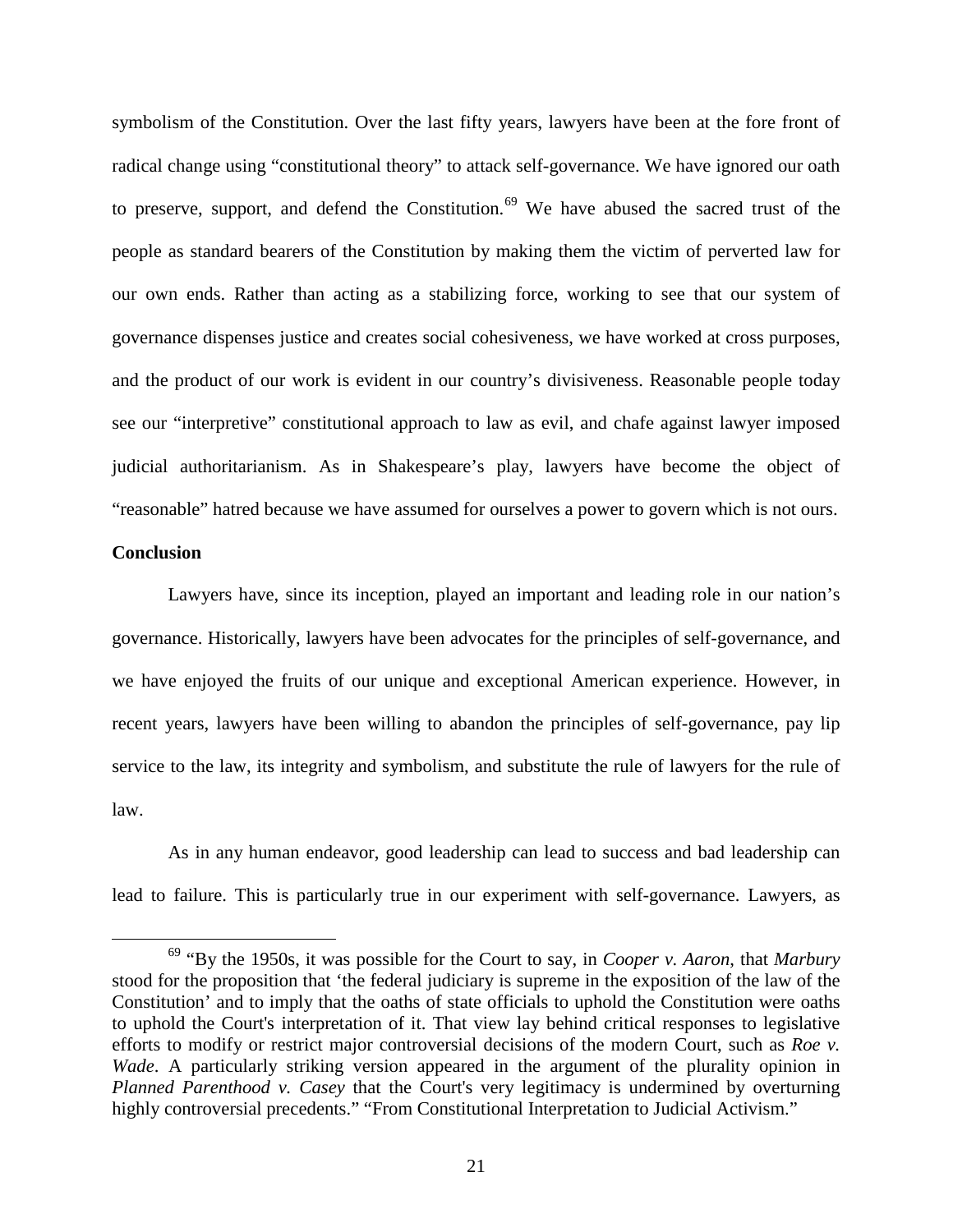leaders, need to reassert their role as standard-bearers of the Constitution in service to the ideals of republican self-governance. Leaders in our Bar and our judicial system need to publically stand in favor of self-governance regardless of their own personal, political, or social views in order to continue to allow the words in our Constitution of "We the People" to have effect. All of us should encourage restraint when it comes to constitutional interpretation, and for those of us incapable of restraint, rather than praise, the condemnation of the Bar should follow. If we do not now take a stand in favor of constitutional self-governance, we face not only the damnation of our forefathers and of history, but ultimately the real censure of the people.

#### **Bibliography**

- amctv.com. "Better Call Saul." *Www.amctv.com*. Accessed March 24, 2015. http://www.amctv.com/shows/better-call-saul.
- Bergh, Albert Ellery, Editor. *The Writings of Thomas Jefferson; Vol. XV-XVI*. Definitive Edition edition. The Thomas Jefferson Memorial Association, 1907.
- Bernard Koteen Office of Public Interest Advising at Harvard Law School, and Center for Public Interest Law at Columbia Law School. "Private Public Interest and Plaintiffs' Firm Guide." President and Fellows of Harvard College, 2013. https://www.google.com/search?q=Private+Public+Interest+and+Plaintiffs%E2%80%99 +Firm+Guide&ie=utf-8&oe=utf-8.
- *Carey v. Population Servs. Int'l*, 431 U.S. 678 (1977).
- *Cooper v. Aaron*, 358 U.S. 1 (1958).
- Cross, B. Frank, and Helleher, Herbert D., "Shattering the Fragile Case of Judicial Review of Rulemaking" 85 *Va. L. Rev.* 1243 (1999).
- Cummings, Scott L., and Ann Southworth. *Between Profit and Principle: The Private Public Interest Firm*. SSRN Scholarly Paper. Rochester, NY: Social Science Research Network, February 6, 2009. http://papers.ssrn.com/abstract=1338342.
- *Dandridge v. Williams*, 397 U.S. 471 (1970).
- *Eisenstadt v. Baird*, 405 U.S. 438 (1972).
- *Ex parte State ex rel. Ala. Policy Inst*., 2015 Ala. LEXIS 33 (Ala. Mar. 3, 2015).
- Fallon, Richard H., Jr. "The Core of An Uneasy Case for Judicial Review," 121 *Harv. L. Rev.*  1693 (May 2008).
- "From Constitutional Interpretation to Judicial Activism: The Transformation of Judicial Review in America." *The Heritage Foundation*. Accessed March 26, 2015.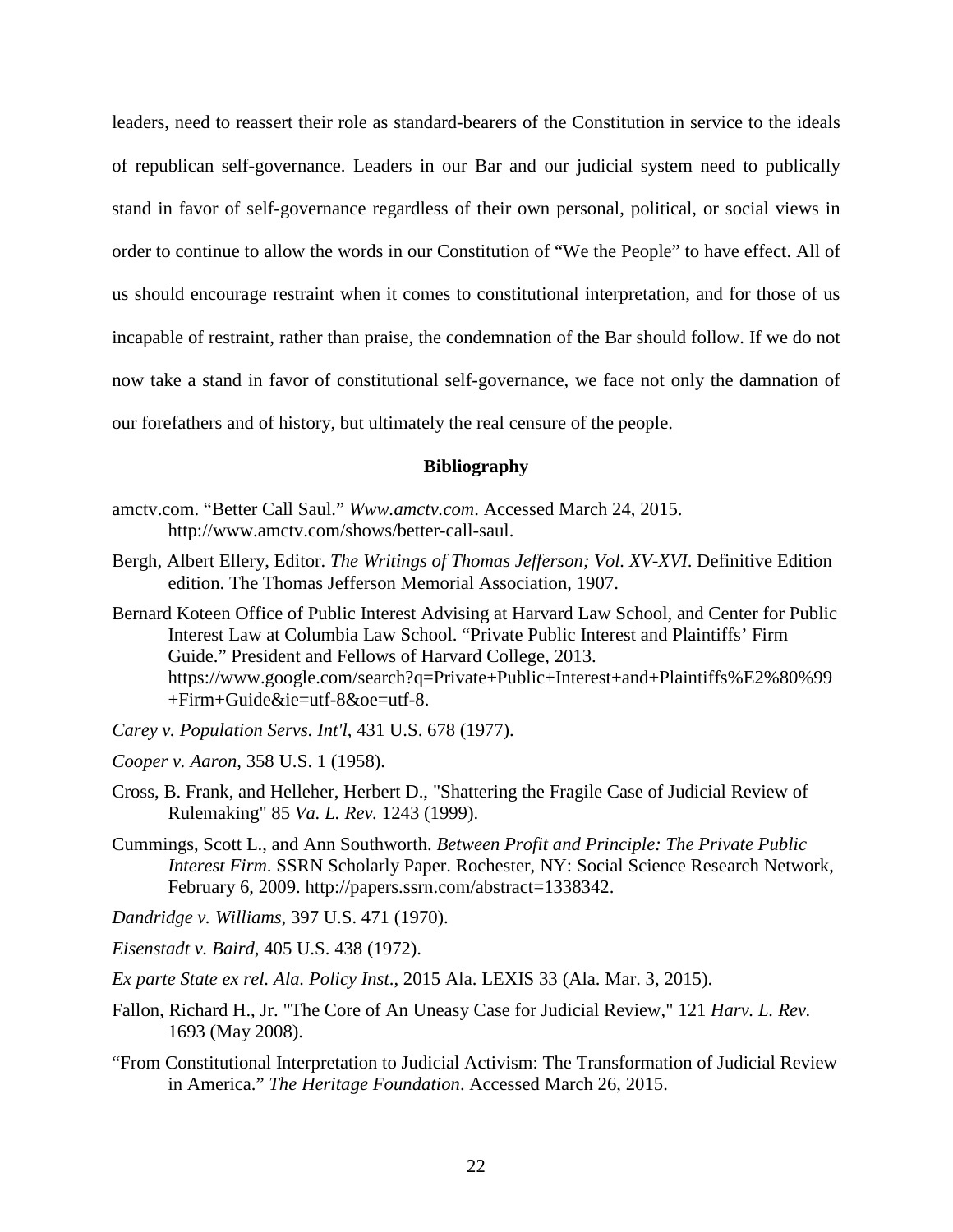http://www.heritage.org/research/reports/2006/03/from-constitutional-interpretation-tojudicial-activism.

- "Get Over It (Eagles Song)." *Wikipedia, the Free Encyclopedia*, January 15, 2015. http://en.wikipedia.org/w/index.php?title=Get\_Over\_It\_(Eagles\_song)&oldid=64258569 1.
- Girgis, Sherif, Ryan T. Anderson, and Robert P. George. *What Is Marriage?: Man and Woman: A Defense*. Encounter Books, 2012.
- *Griswold v. Connecticut*, 381 U.S. 479 (U.S. 1965).
- Jefferson, Andrew A. Lipscomb & Albert Ellery Bergh, Editors Thomas. *The Writings of Thomas Jefferson - Vol XI*. Library Edition edition. Thomas Jefferson Memorial Association, 1903.
- Journal, A. B. A. "ABA Backs Marriage Equality for Gays and Lesbians." *ABA Journal*. Accessed March 25, 2015. http://www.abajournal.com/news/article/aba\_backs\_marriage\_equality\_for\_gays\_and\_les bians/.
- Kornstein, Daniel J. *Kill All the Lawyers? Shakespeare's Legal Appeal*. First edition. Princeton, N.J: Princeton Univ Pr, 1994.
- Kramer, Larry D., "Putting the Politics Back into the Political Safeguards of Federalism," 100 *Colum. L. Rev.* 215 (2000).

\_\_\_\_\_\_\_\_. "The Supreme Court Term 2000-Foreward: We the Court," 115 *Harv. L. Rev.* 4 (2001).

- \_\_\_\_\_\_\_\_. "When Lawyers Do History*,* 72 *Geo. Wash. L. Rev.* 387 (2003).
- *Lawrence v. Texas*, 539 U.S. 558 (2003).
- Levin, Mark R. *The Liberty Amendments: Restoring the American Republic*. Reprint edition. Threshold Editions, 2013.
- *Lindsey v. Normet*, 405 U.S. 56 (1972).
- *Marbury v. Madison*, 5 U.S. 137 (1803).
- Prakash, Saikrishna, B. and Yoo, John C. "The Origins of Judicial Review," 70 *U. Chi. L. Rev*. 877 (2003).

\_\_\_\_\_\_\_\_. "Symposium: The Constitutional Origins of Judicial Review: Questions for the Critics of Judicial Review," 72 *Geo. Wash. L. Rev.* 354 (2003).

- Phillips, Ryan. "Alabama's Same-Sex Marriage Fight Draws Scrutiny." *Birmingham Business Journal* 23, no. 7 (February 13, 2015): 6.
- *Planned Parenthood v. Casey*, 505 U.S. 833 (1992).
- *Planned Parenthood v. Danforth*, 428 U.S. 52 (1976).
- Rodell, Fred. "Goodbye to Law Reviews." *Faculty Scholarship Series*, January 1, 1936. http://digitalcommons.law.yale.edu/fss\_papers/2762.